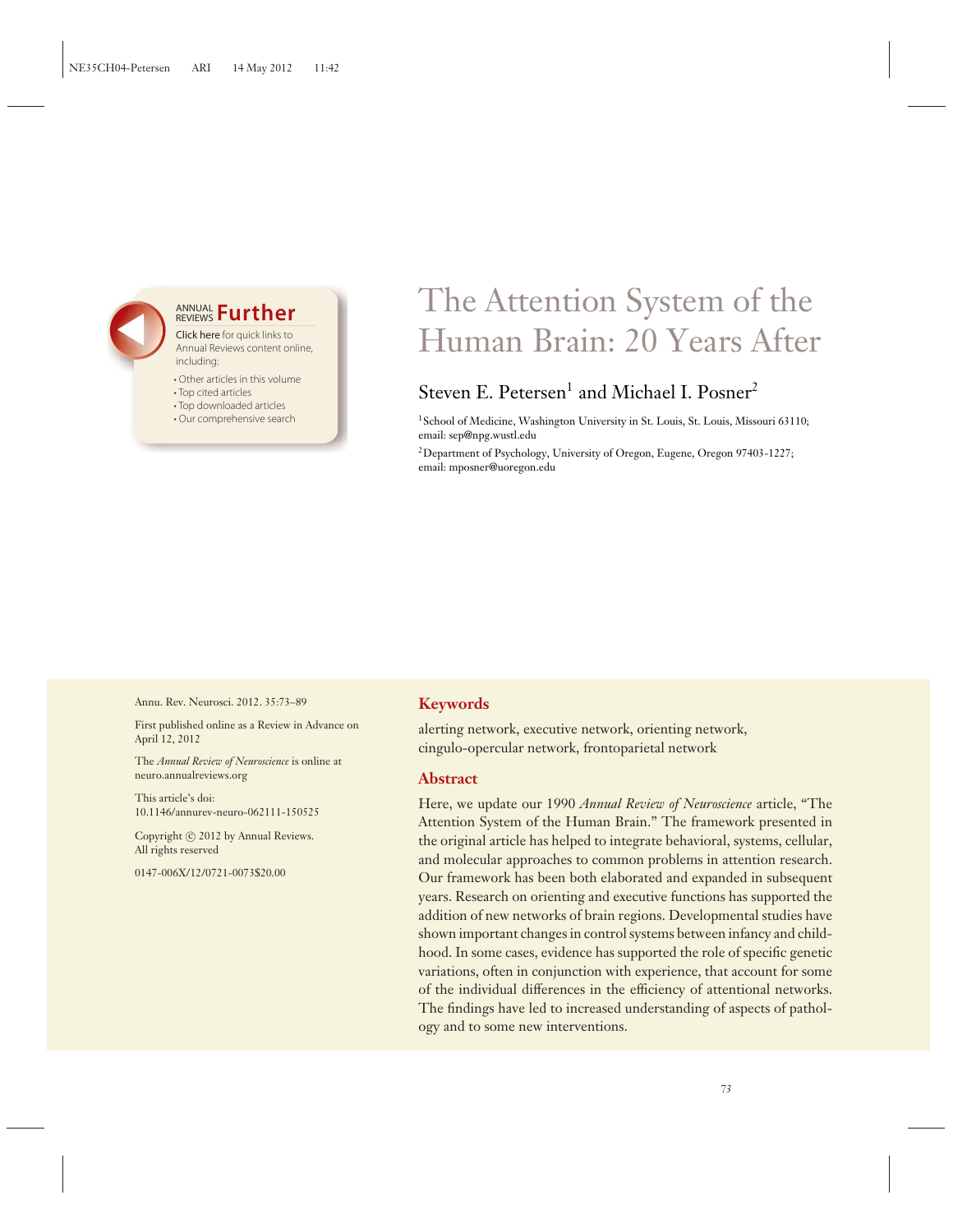### **Contents**

| INTRODUCTION                      | 74 |
|-----------------------------------|----|
| THE ORIGINAL NETWORKS             | 74 |
| Alerting                          | 74 |
| Orienting                         | 75 |
| Executive                         | 75 |
| <b>ELABORATIONS OF THE</b>        |    |
| FRAMEWORK                         | 77 |
| Alerting                          | 77 |
| Orienting                         | 78 |
| Executive Control                 | 79 |
| <b>EXTENDING THE</b>              |    |
| FRAMEWORK                         | 82 |
| Self-Regulation                   | 82 |
| Differences in Network Efficiency | 84 |
| Training                          | 85 |
| Evolution                         | 85 |
|                                   | 85 |
|                                   |    |

# **INTRODUCTION**

Twenty years ago, when neuroimaging was in its infancy, we summarized the current state of knowledge on attention in the 1990 volume of the *Annual Review of Neuroscience* (Posner & Petersen 1990). At that time, most available evidence was from behavioral studies of normal adults or patients with varying forms of brain injury. However, the ability to image brain activity with positron emission tomography seemed to hold great promise for the physiological analysis of mental processes, including attention. In our review, we were able to integrate findings of the initial imaging studies. We never imagined that the growth of cognitive neuroscience over the subsequent 20 years would make it possible to revisit our analysis, with 4,000–6,000 imaging papers on attention or cognitive control and nearly 3,500 citations of our original review.

The original review suggested three basic concepts about the attention system. The first is that the attention system is anatomically separate from processing systems, which handle incoming stimuli, make decisions, and produce outputs. We emphasized the sources of the attentional influences, not the many processing systems that could be affected by attention. The second concept is that attention utilizes a network of anatomical areas. The third is that these anatomical areas carry out different functions that can be specified in cognitive terms. The most unique aspect of our original article, which separated it from the many excellent summaries of the attention literature appearing in the *Annual Review of Neuroscience* in the years since, is the discrete anatomical basis of the attention system: divided into three networks, each representing a different set of attentional processes. We believe that these important concepts are still operative. Here, we try to update the framework of our earlier *Annual Review* article [other summaries are available in Posner (2012a,b)].

In this review, we outline some of the major advances related to our framework that have taken place in the past 20 years. First, we reintroduce the three original networks of the attention system. We examine the nature of these networks and how the ideas related to them have evolved. The second part of the article explores additions to the original conception. Two new networks are proposed with their functional descriptions, and new methods for understanding interactions between them. The third part of the article indicates how the ideas have been extended to related topics, for example, in tying genetic variations to individual differences in network efficiency and in examining the development of attention in childhood.

# **THE ORIGINAL NETWORKS**

The three networks we described in 1990 included an alerting network, which focused on brain stem arousal systems along with right hemisphere systems related to sustained vigilance; an orienting network focused on, among other regions, parietal cortex; and an executive network, which included midline frontal/anterior cingulate cortex. Each of these networks is explored below.

### **Alerting**

The concept of arousal goes back to the classic work of Moruzzi & Magoun (1949) on the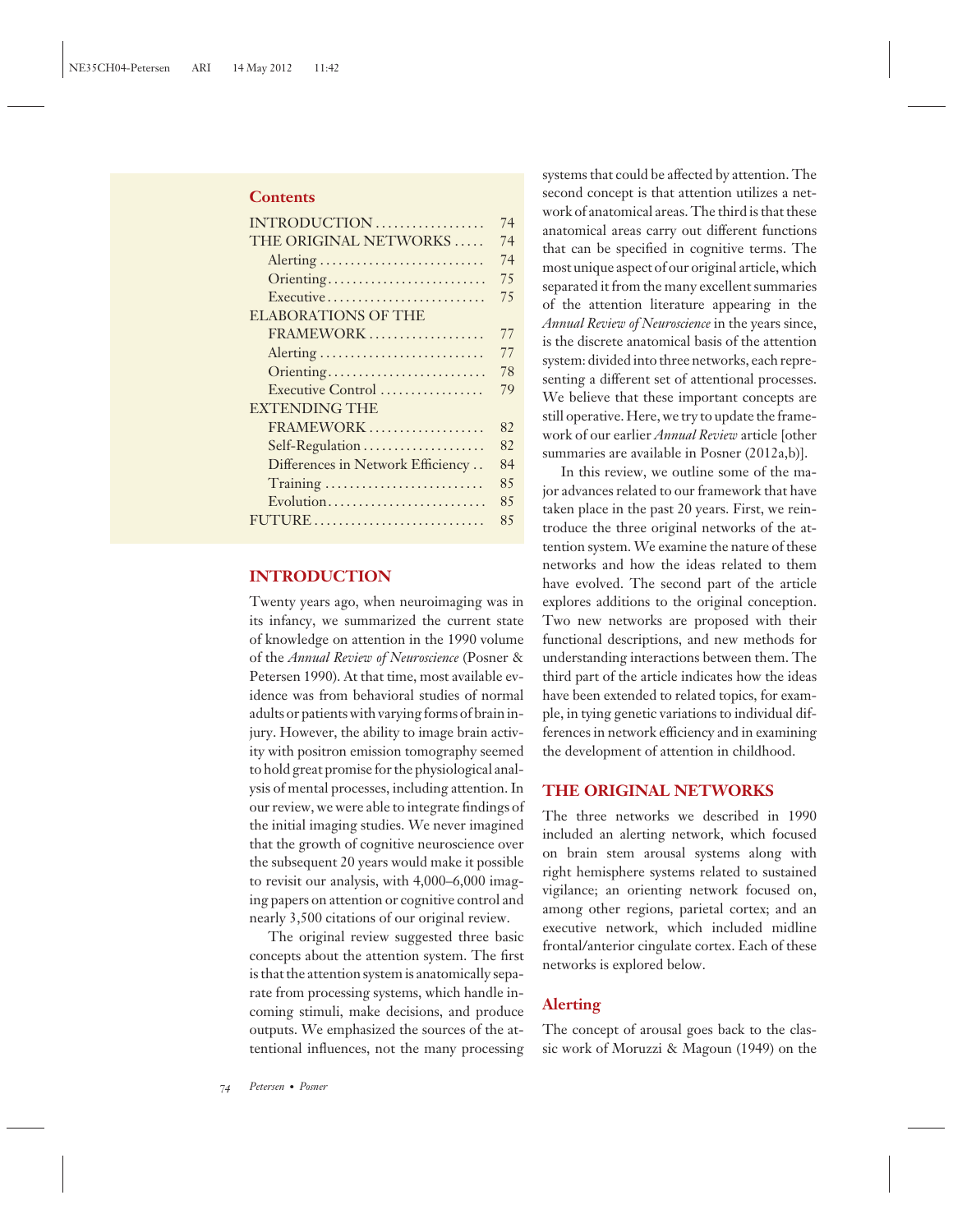role of the brain stem reticular system in maintaining alertness (**Figure 1**, for macaque brain). As more became known of the neuromodulatory systems of the brain stem and thalamus, it was necessary to qualify the general concept of arousal into more differentiated components. Within cognitive psychology, a major emphasis has been on producing and maintaining optimal vigilance and performance during tasks; this is the sense of alertness that we discussed in our 1990 article.

One approach to the study of alerting is to use a warning signal prior to a target event to produce a phasic change in alertness. The warning cue leads to replacing the resting state with a new state that involves preparation for detecting and responding to an expected signal. If a speeded response is required to the target, reaction time improves following a warning. This improvement is not due to the buildup of more accurate information about the target, which is not changed by the warning signal, but the warning signal does change the speed of orienting attention and thus responding to the signal.

Several other methods have been used to study tonic alertness. These include changes over the course of the day (circadian rhythm). Reaction times are usually longer in the early morning and decline over the course of the day only to rise again during the night and peak in the early morning (Posner 1975). These measures reflect other diurnal changes such as body temperature and cortisol secretion. A long established approach to tonic alertness is to use a long and usually rather boring task to measure sustained vigilance. Some of these tasks have grown out of the job of radar operators looking for near-threshold changes over long periods of time. Vigilance tasks rely heavily on mechanisms of the right cerebral cortex (Posner & Petersen 1990). Both classical lesion data and more recent imaging data confirm that tonic alertness is heavily lateralized to the right hemisphere.

#### **Orienting**

The orienting network is focused on the ability to prioritize sensory input by selecting a



#### **Figure 1**

The locus coeruleus projections of the alerting system shown on a macaque brain. The diffuse connections interact with other, more strongly localized systems. The alerting system also includes regions of the frontal and parietal cortices (not shown). Reproduced from Aston-Jones & Cohen (2005).

modality or location. Although the arguments in the original review included discussion of the pulvinar and the superior colliculus, most of our focus was on visual selection and on the parietal cortex as part of a posterior attention system (**Figure 2***a*). Consensus in the imaging literature now indicates that frontal as well as posterior areas are involved in orienting. For example, human and animal studies have implicated the frontal eye fields (FEF) in this process (Corbetta et al. 1998, Thompson et al. 2005).

In addition, parietal areas have been implicated in related forms of processing. This processing can be concrete as in the specification of directed motor or eye movements (Lindner et al. 2010) or more abstract as "movements" across a number line (Hubbard et al. 2005). In fact, the specificity of parietal regions in terms of sensory versus motor processing is a major point of contention. Nonetheless, most would agree the functions of the parietal lobe are not restricted to orienting to sensory stimuli but involve other related processes.

#### **Executive**

In our original article, the third major system was presented under the heading of target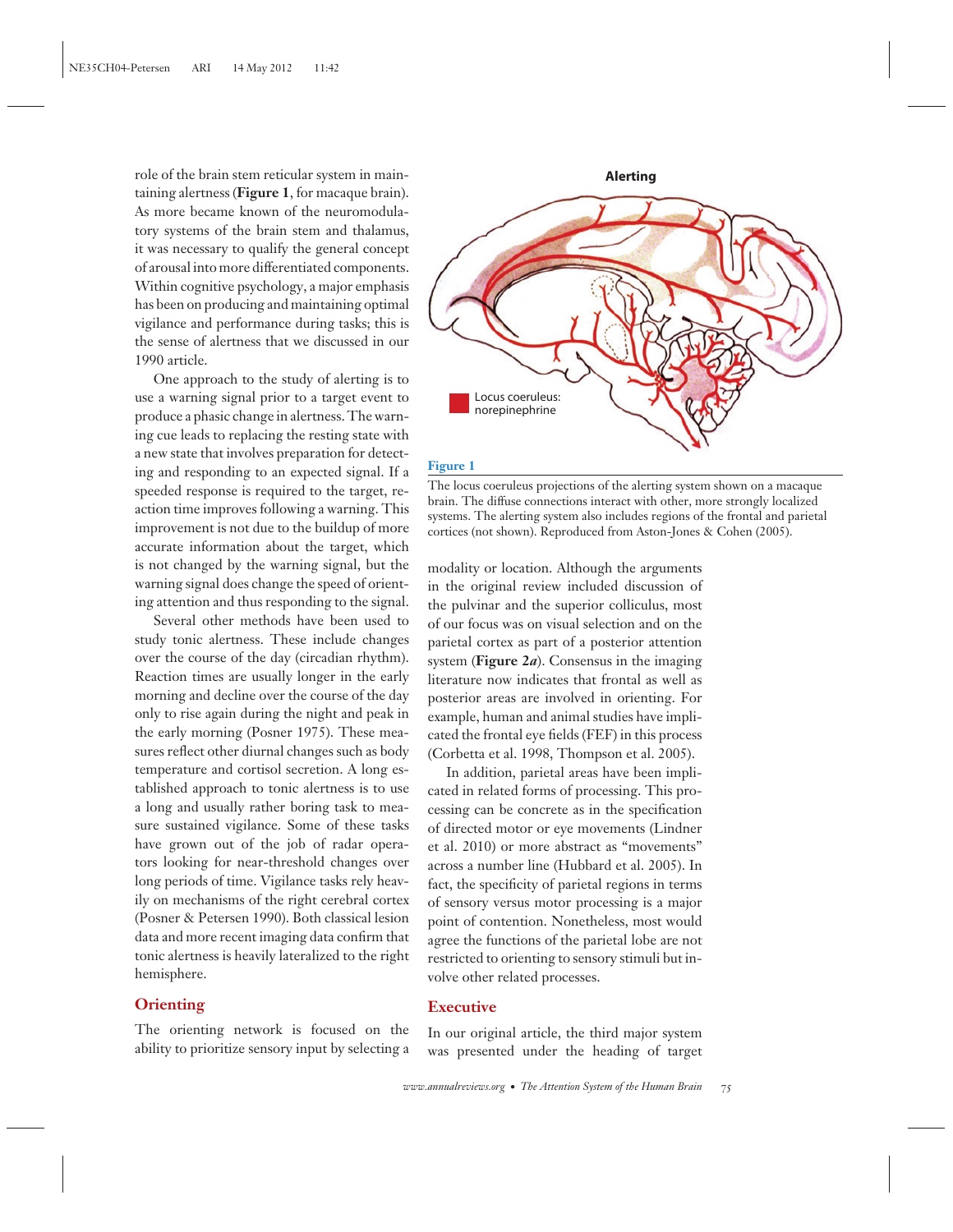



#### **Figure 2**

(*a*) The dorsal and ventral orienting networks (after Corbetta & Shulman 2002). The dorsal attention network (*light green*) consists of frontal eye fields (FEF) and the intraparietal sulcus/superior parietal lobe (IPS/SPL). The ventral attention network (*teal* ) consists of regions in the temporoparietal junction (TPJ) and the ventral frontal cortex (VFC). (*b*) Two networks of the executive control system. The circled region indicates the original member of the executive control system from Posner & Petersen (1990). The remaining regions come from the elaboration of the original cingulo-opercular system (*black*) and the addition of the frontoparietal system ( *yellow*) (adapted from Dosenbach et al. 2007). (*c*) Resting-state correlation reflecting separate control systems. The figure illustrates three views of the brain (*left*, dorsal view; *middle*, tilted lateral view; *right*, medial view). These separable resting networks are consistent with the distinctions based on functional criteria exhibited in panels *a* and *b*: dorsal attention ( *green*), ventral attention (*teal* ), cingulo-opercular (*black*), frontoparietal ( *yellow*) (adapted from Power et al. 2011).

> detection. The main reason for this was not that target detection itself is a major attentional process, but that the moment of target detection captures awareness in a very specific way. Although it is possible to monitor for targets in many processing streams without too much difficulty, the moment of target detection produces interference across the system, slowing detection of another target (Duncan 1980). This set of processes is related

to the limited capacity of the attention system, and to awareness itself, and has often been called focal attention. One might think of focal attention as the entry to the conscious state, which may involve widespread connections from the midline cortex and the anterior cingulate cortex (ACC) (**Figure 2***b*) to produce the global work space frequently associated with consciousness (Dehaene & Changeux 2011). We associated target detection and awareness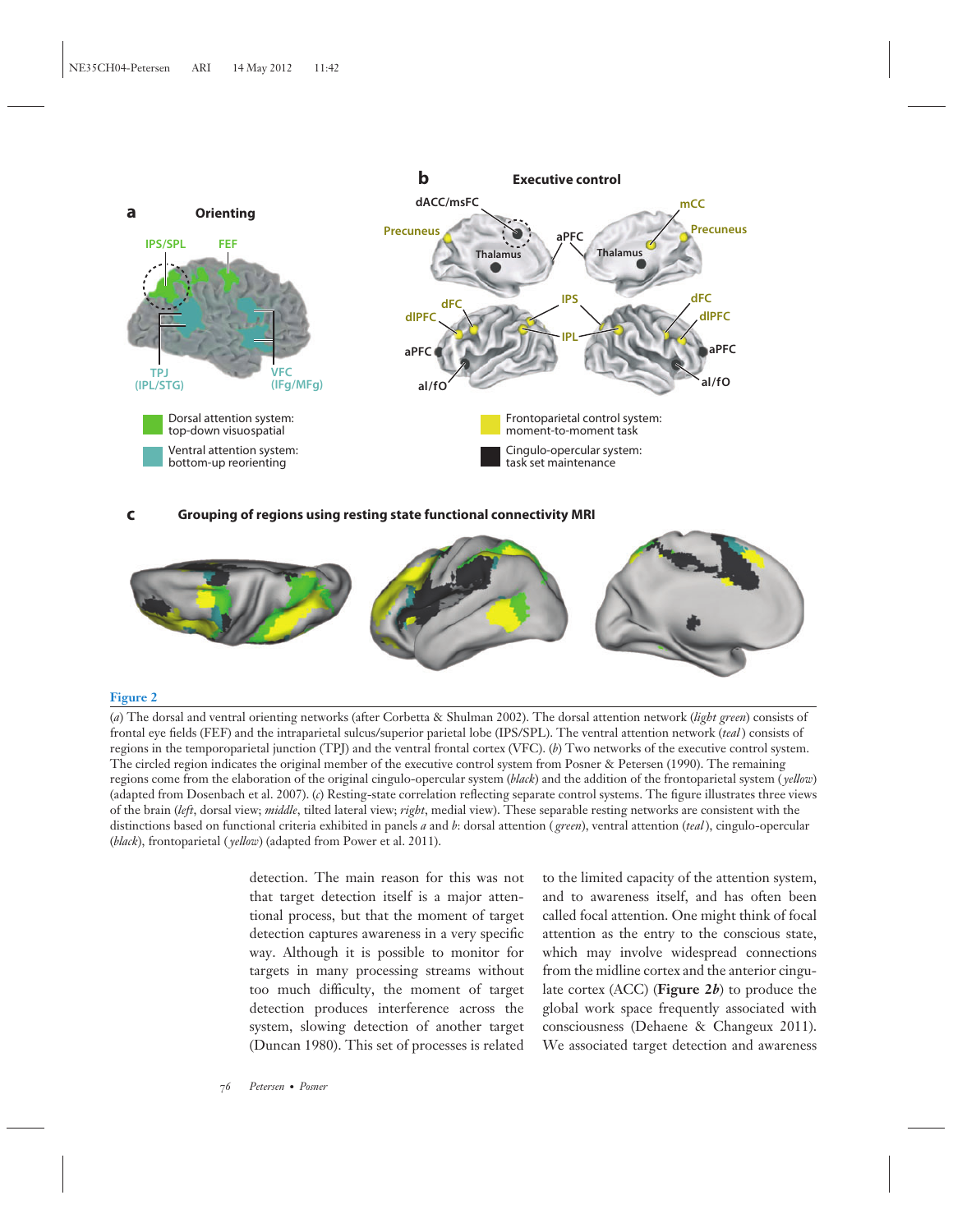of the target with the medial frontal cortex and the adjacent ACC. This brain region has been highly studied by imaging experiments partly because of its frequent activation.

Although one of us (S.P.) has vacillated significantly on this original idea over the past 20 years, it seems that the idea is still relevant. One of the reasons is that the ACC and related regions have been reliably activated when there is conflict [e.g., a requirement to withhold a dominant response to perform a subdominant response (Botvinick et al. 2001)]. The argument has been extended to include a role for these areas in the regulation of both cognition and emotion (Bush et al. 2000).

The most compelling argument for a focal attention explanation comes from the activity found in the medial frontal/anterior cingulate in such diverse operations as perception of either physical (Rainville et al. 1997) or social (Eisenberger et al. 2003) pain, processing of reward (Hampton & O'Doherty 2007), monitoring or resolution of conflict (Botvinick et al. 2001), error detection (Dehaene et al. 1994), and theory of mind (Kampe et al. 2003). These different demands all activate this region, in most cases in conjunction with the anterior insula. Some investigators advocate a separate role for the system for each of the comparisons above (e.g., as part of a pain or reward system), but, as we argue below, we support a more comprehensive view that captures more of the results, including focal attention and the regulation of processing networks. Since the original article, this network has also taken on an even more extensive role in executive control on the basis of findings showing multiple top-down control signals in these regions. This more complex functional and anatomical network is discussed in the executive control section below.

## **ELABORATIONS OF THE FRAMEWORK**

The intervening 20 years since our original article have produced a surprising amount of support for the basic outlines of the framework described above. There has also been a significant amount of elaboration or evolution of the ideas during that timeframe. The next three sections review some of the studies deepening or expanding our understanding of the original networks.

# **Alerting**

Our understanding of the physiology and pharmacology underlying the alerting system has changed significantly. For example, strong evidence relates the neuromodulator norepinephrine (NE) to the alerting system. A warning signal is accompanied by activity in the locus coeruleus, the source of NE (Aston-Jones & Cohen 2005). Warning-signal effects can be blocked by drugs such as guanfacine and clonodine, which decrease NE release (Marrocco & Davidson 1998). Drugs that increase NE release can also enhance the warning-signal effect. The NE pathway includes major nodes in the frontal cortex and in parietal areas relating to the dorsal but not the ventral visual pathways (Morrison & Foote 1986).

To examine the specificity of these effects to the warning signal, researchers used a cued detection task with humans, monkeys, and rats (Beane & Marrocco 2004, Marrocco & Davidson 1998) to separate information about where a target will occur (orienting) from when it will occur (alerting). To accomplish this, one of four cue conditions was presented prior to a target for a rapid response. By subtracting a double cue condition, where the participant is informed of when a target will occur but not where, from a no cue condition, they receive a specific measure of the warning influence of the signal. When the cue that indicates the target's location is subtracted from an alerting cue, the difference represents effects of orienting. Results of drug studies with humans and monkeys show that NE release influences alerting effects, whereas drugs influencing the neuromodulator acetylcholine (Ach) affect orienting but not alerting. Studies have shown that individual differences in alerting and orienting are largely uncorrelated (Fan et al.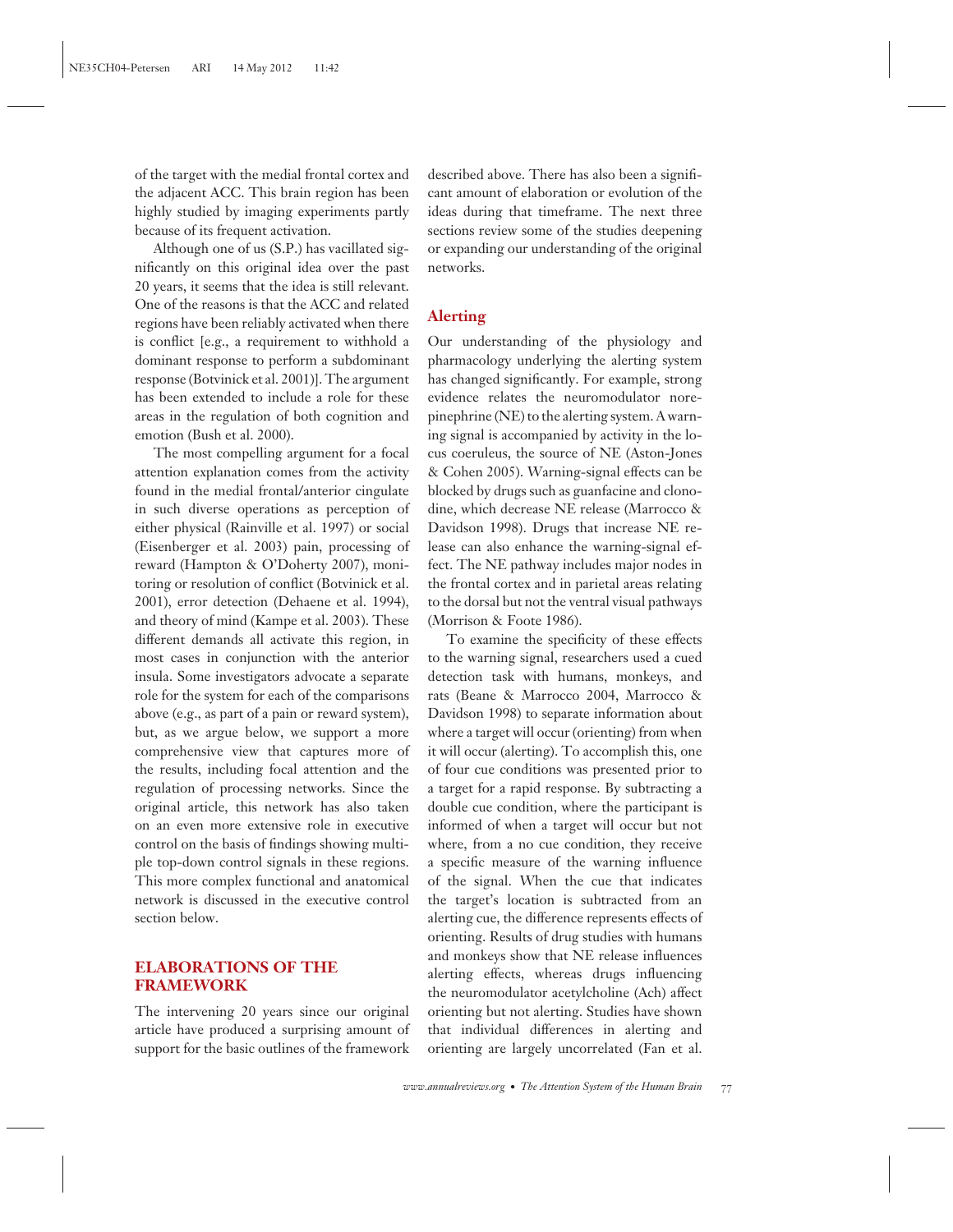2002) and that orienting improves to the same degree with a cue regardless of the level of alertness. These results suggest a great deal of independence between these two functions (Fernandez-Duque & Posner 1997). However, these systems usually work together in most real-world situations, when a single event often provides information on both when and where a target will occur (Fan et al. 2009).

The changes during the time between warning and target reflect a suppression of ongoing activity thought to prepare the system for a rapid response. In the central nervous system there is a negative shift in scalp-recorded EEG, known as the contingent negative variation (CNV) (Walter 1964), which often begins with the warning signal and may remain present until the target presentation. This negative potential appears to arise in part from the anterior cingulate and adjacent structures (Nagai et al. 2004) and may overlap the event-related response to the warning stimulus. The negative shift may remain present as a standing wave over the parietal area of the contralateral hemisphere (Harter & Guido 1980). If the target interval is predictable, the person may not show the CNV until just prior to target presentation.

An extensive imaging study (Sturm & Willmes 2001) showed that a largely common right hemisphere and thalamic set of areas are involved in both phasic and tonic alerting. Another imaging study, however, suggested that the warning signal effects rely more strongly on left cerebral hemisphere mechanisms (Coull et al. 2000, Fan et al. 2005). This could represent the common findings described above on hemispheric differences in which right lateralized processes often involve slower effects (tonic), whereas left hemisphere mechanisms are more likely to be involved with higher temporal (phasic) or spatial frequencies (Ivry & Robertson 1997). The exact reasons for differences in laterality found with tonic and phasic studies are still unknown.

#### **Orienting**

In a series of imaging experiments using cuing methodology in combination with

event-related fMRI, Corbetta & Shulman (2002) showed that two brain systems are related to orienting to external stimuli as illustrated in **Figure 2***a*. A more dorsal system including the FEFs and the interparietal sulcus followed presentation of an arrow cue and was identified with rapid strategic control over attention. When the target was miscued, subjects had to break their focus of attention on the cued location and switch to the target location. The switch appeared to involve the temporoparietal junction (TPJ) and the ventral frontal cortex and was identified with the interrupt signal that allowed the switch to occur.

The dorsal system included the well-studied parietal regions but added a small set of frontal locations as well, particularly in the FEFs. Some have argued that covert attention shifts are slaved to the saccadic eye movement system (Rizzolatti et al. 1987), and neuroimaging studies using fMRI have shown that covert and overt shifts of attention involve similar areas (Corbetta et al. 1998). However, single-unit physiology studies in the macaque suggest important distinctions at the level of cell populations, with some cells in the FEFs active during saccades and a distinct but overlapping population of cells involved in covert shifts of attention (Schafer & Moore 2007, Thompson et al. 2005). The cells responsible for covert shifts of attention also seem to hold the location of cues during a delay interval (Armstrong et al. 2009). The two populations of cells are mixed within the FEFs and, at least to date, have not been distinguished by fMRI. However, the physiological data indicate that covert attention is distinct from the motor system governing saccades, even though they clearly interact.

As suggested by the FEF studies, it is important to be able to link the imaging and physiological results with other studies to provide more details on local computations. One strategy for doing so is to study the pharmacology of each of the attention networks. Cholinergic systems arising in the basal forebrain appear to play a critical role in orienting; lesions of the basal forebrain in monkeys interfere with orienting attention (Voytko et al. 1994). However,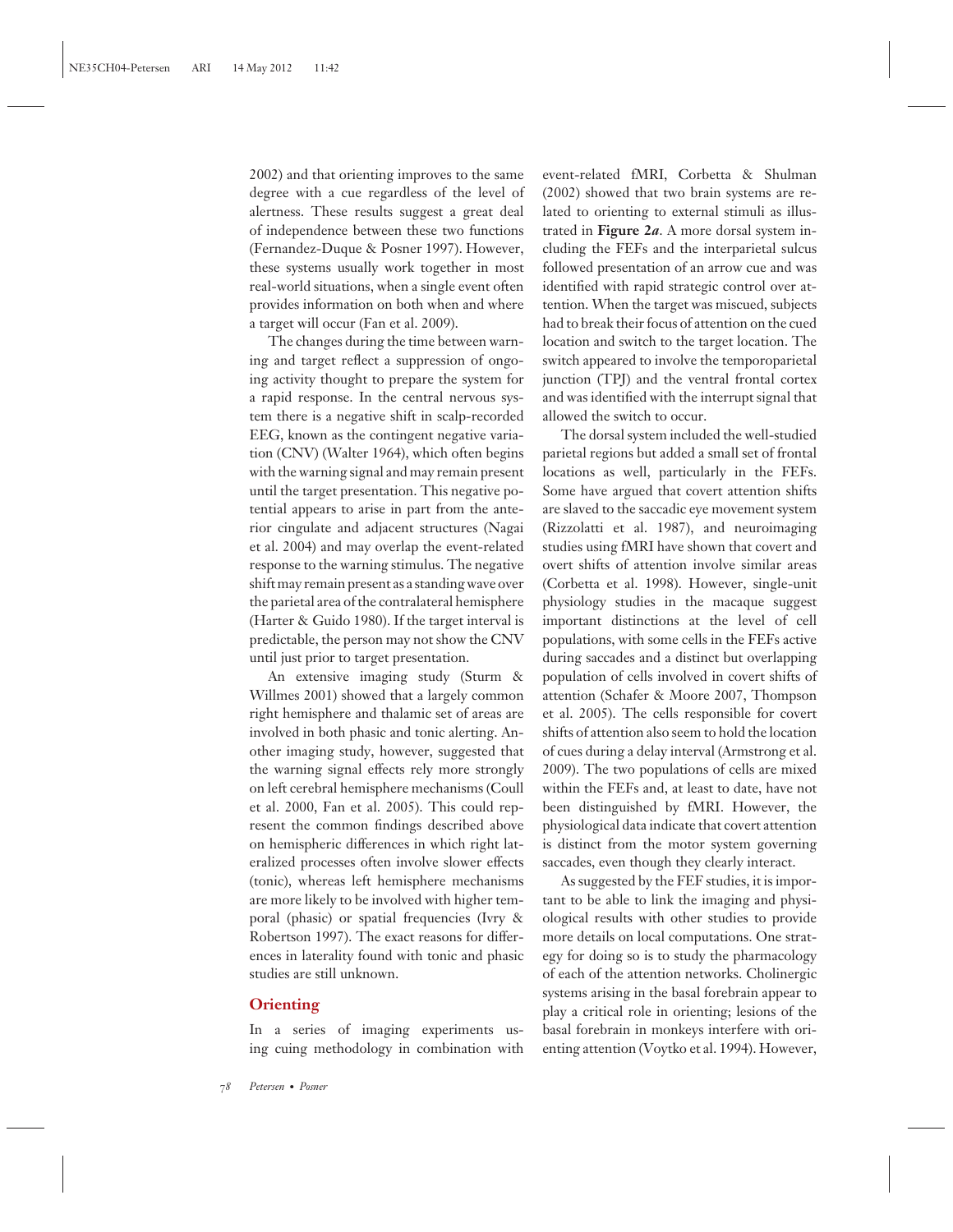it appears that the site of this effect is not in the basal forebrain per se, but instead involves the superior parietal lobe. Davidson & Marrocco (2000) made injections of scopolamine directly into the lateral intraparietal area of monkeys. This area corresponds to the human superior parietal lobe and contains cells influenced by cues about spatial location. The injections have a large effect on the monkey's ability to shift attention to a target. Systemic injections of scopolamine, an anticholinergic, have a smaller effect on covert orienting of attention than do local injections in the parietal area. Cholinergic drugs do not affect the ability of a warning signal to improve the monkey's performance, so there appears to be a double dissociation, with NE involved mainly in the alerting network and Ach involved in the orienting network. These observations in the monkey have been confirmed by similar studies in the rat (Everitt & Robbins 1997). It is especially significant that comparisons in the rat studies of cholinergic and dopaminergic mechanisms have shown that only the former influence the orienting response (Everitt & Robbins 1997, Stewart et al. 2001).

The more ventral network including the TPJ (**Figure 2***a*) seemed to be more active following the target and was thus identified as part of a network responsive to sensory events. It is strongly right lateralized and lesions in this area are central to the neglect syndrome, although the interaction of TPJ with more frontal and dorsal brain areas is also critical (Shulman & Corbetta 2012). Researchers generally agree about the membership of the major nodes of the orienting network on the basis of both spatial cuing and visual search studies (Hillyard et al. 2004, Wright & Ward 2008).

Perhaps more surprising is that the brain areas involved in orienting to visual stimuli seem to overlap strongly (within fMRI resolution) with those involved with orienting to stimuli in other modalities (Driver et al. 2004). Although attention operates on sensoryspecific modalities according to the incoming target, the sources of this effect appear to be common. There are also important synergies between modalities. In many cases, orienting to a location will provide priority not only to the expected modality but also to information present at the same location from other modalities (Driver et al. 2004), indicating how closely the sensory systems are integrated within the orienting network.

How can the sources of the orienting network described above influence sensory computations? Anatomically, the source of the orienting effect lies in the network of parietal, frontal, and subcortical areas mentioned above. However, the influence of attention is on the bottom-up signals arriving in sensory-specific areas: for vision, in the primary visual cortex and extrastriate areas moving forward toward the temporal lobe. That this remote influence involves synchronization between activity in the more dorsal attention areas and activity in the more ventral visual areas is an influential idea (Womelsdorf et al. 2007). The synchronization apparently leads to greater sensitivity in the visual system, allowing faster responses to visual targets and thus improved priority for processing targets.

In addition to synchronization, single-unit physiology studies conducted within ventral visual areas suggest that as items are added to a visual scene they tend to reduce the firing rate of cells responding to the target stimulus. Attention to a target seems to reduce the influence of other competing stimuli. This idea was important in the development of biased competition theory (Desimone & Duncan 1995). This theory sees attention as arising out of a winnertake-all competition within various levels of sensory and association systems. fMRI studies confirm that attention to a stimulus can occur prior to its arrival, changing the baseline neural and blood oxygen level–dependent (BOLD) response, and that the overall BOLD activity is affected in ways consistent with the biased competition theory (Desimone & Duncan 1995).

## **Executive Control**

Our third original network has been elaborated considerably. As noted above, our original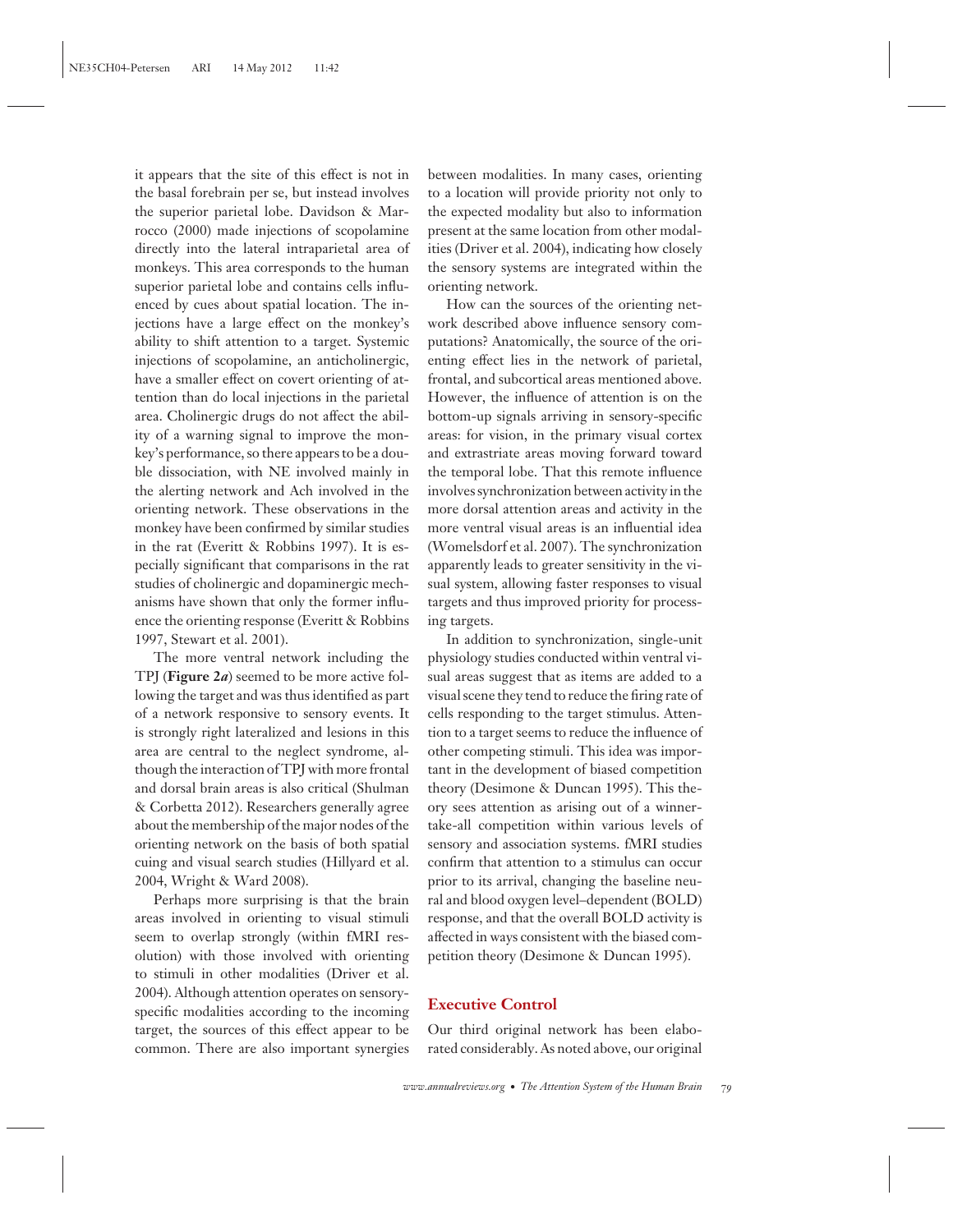focus was on midline regions of the medial frontal cortex and anterior cingulate. We suggested that activity found during the performance of tasks was related to focal attention because trial-related activity in these regions was greater for targets than for nontargets, for conflict more than for nonconflict trials, and for errors more than for correct trials. We argued that such a system might be very useful for producing top-down regulation, thus its relationship to executive control. This role of the ACC in top-down control was based on rather slim evidence at the time but seems to still seems to be accurate and plays an important role in two prominent theories of executive control in the current literature. One theory stresses the role of the ACC in monitoring conflict and in relation to lateral frontal areas in resolving the conflict (Botvinick et al. 2001, Carter & Krug 2012). A different view arguing for two different top-down control networks is based on extensive studies of the specific aspects of the ACC during task performance and correlations with other regions at rest (**Figure 2***b***,***c*) (Dosenbach et al. 2006, 2007).

Support for two separate executive control networks arises from studies designed to discover signals related to top-down task control. Such signals might include those related to task instructions that are transient at the beginning of a task block (**Figure 3**). Transient block transition signals had been seen in earlier work (Donaldson et al. 2001, Fox et al. 2005, Konishi et al. 2001) with many different interpretations. A second type of activity is sustained across the trials of the task, putatively related to the maintenance of task parameters/top-down control (**Figure 3**). The third type of signal is related to performance feedback; an example of such feedback would be systematic differences between correct and incorrect trials (**Figure 3**).

Dosenbach et al. (2006) studied 10 different tasks (including visual and auditory words and visual objects as stimuli, with many different decision criteria, such as semantic, timing, and similarity judgments) searching for evidence of these signal types. Lateral frontal and parietal regions appeared to emphasize transient signals at the beginning of blocks, whereas medial frontal/cingulate cortex and bilateral anterior insula also showed sustained maintenance signals across task conditions. Although these experiments identified a set of regions that could be involved in top-down task level control, they provide no evidence of the relationships between regions.

Another experiment (Dosenbach et al. 2007) looked for functional correlations (at rest) between regions that showed some or all of these putative control signals, with the idea that these "functional connections" may define the systems-level relationships between the regions. Lateral frontal and parietal regions that showed primarily start-cue activity correlated well with each other (**Figure 2***c*). The midline and anterior insular regions that showed additional sustained activity also correlated well with each other (**Figure 2***c***)**, but these two sets of regions did not correlate strongly with each other.

These results suggested there are two separable executive control networks. Detailed evidence for this view is found in Dosenbach et al. (2008). The frontoparietal network appears to be distinct from the orienting network discussed previously, whereas the cinguloopercular network overlaps with the original executive network. If this view is correct, there are two relatively separate executive networks. Although the best imaging evidence shows that the orienting and frontoparietal executive networks are separate in adulthood, they may have a common origin in early development (see Self-Regulation section, below).

This breakdown of executive control into two separate networks is anatomically similar to an influential idea pertaining to cognitive control (Botvinick et al. 2001, Carter & Krug 2012). However, this cognitive control view favors a single unified executive system in which lateral prefrontal cortex provides topdown control signals, guided by performancemonitoring signals generated by midline structures. Although the cognitive control view and the ideas shown in **Figure 2** are anatomically similar, several specific functional differences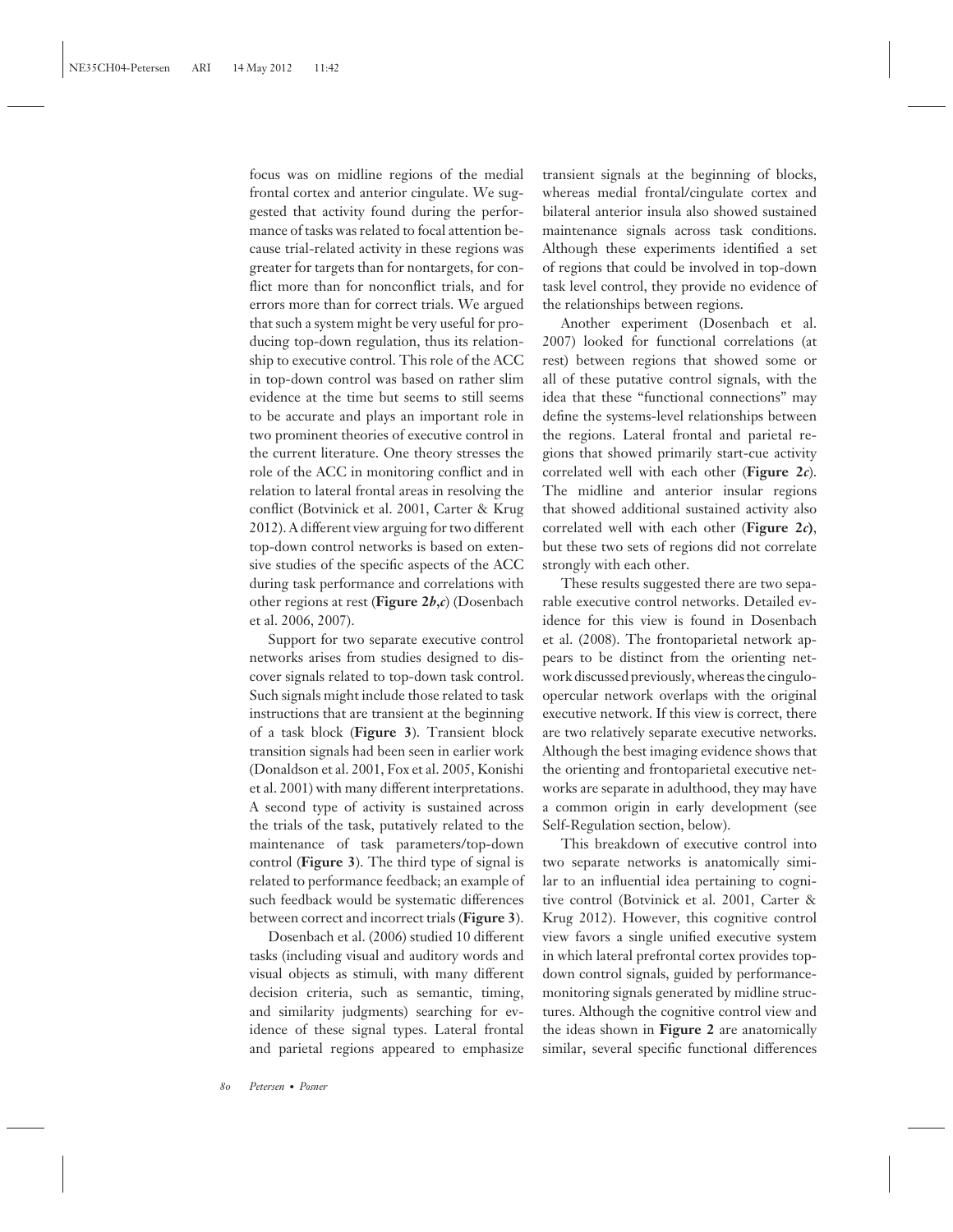

#### **Figure 3**

Executive control signals. The top panel shows three putative executive control signals: a task initiation signal in yellow, a taskmaintenance signal in red, and activity related to correct (*black*) and error (*blue*) trials (adapted from Dosenbach et al. 2006). Regions showing differences in error versus correct trials are considered to be computing or receiving performance feedback. The bottom figure shows activity in the left anterior insula during a task that contains all the putative signals (plus a transient transition signal at the end of the block of trials). MR, magnetic resonance.

remain. In the dual network view (Dosenbach et al. 2008), the two executive systems act relatively independently in producing top-down control. The cingulo-opercular control system shows maintenance across trials and acts as

stable background maintenance for task performance as a whole. The frontoparietal system, in contrast, showing mostly start-cue signals, is thought to relate to task switching and initiation and to adjustments within trials in real time.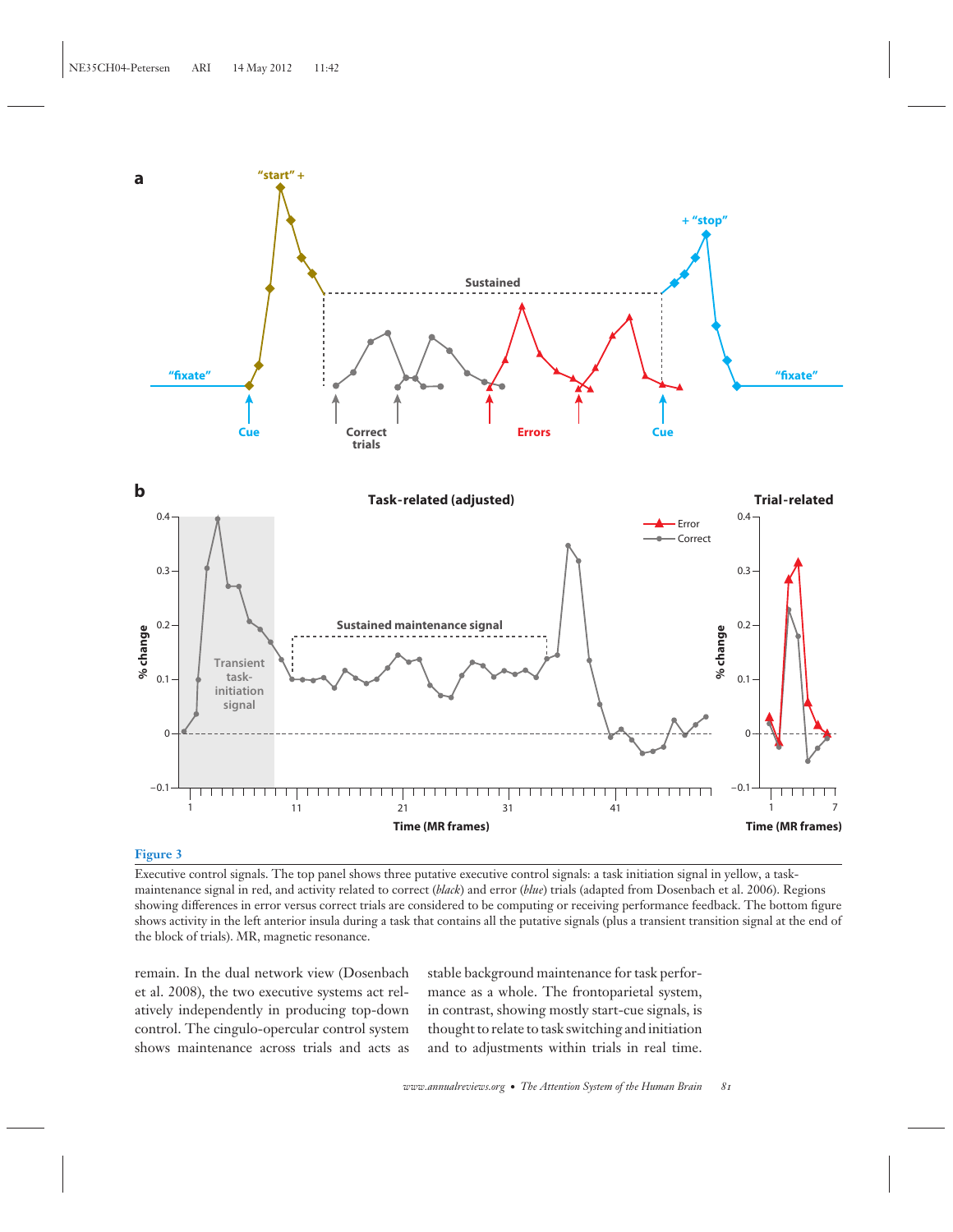Both the cognitive control view and the dual networks view explain a considerable amount of extant data, but we believe there are several reasons to choose the latter formulation.

First, lesion studies in both humans and animals seem to indicate separate aspects of control. Large lesions of the frontal midline often result in akinetic mutism in which people are capable of carrying out goal-directed activities but do not do so. On the other hand, patients with more laterally placed lesions, including those in the dorsolateral prefronal cortex (DLPFC) often exhibit perseverations with an inability to switch from one set to the other. In a compelling set of macaque experiments, Rossi et al. (2007) showed that a complete unilateral resection of the DLPFC and an interruption of the corpus callosum resulted in a unilateral inability to switch sets but an intact ability to adopt a sustained set, consistent with the human lesion data.

A second difference between the dual network and cognitive control views is concerned with the directionality of relationships. The cognitive control view requires a timing difference between the midline monitoring processes and the DLPFC implementation regions within a trial. The two-network account is tolerant of ordering effects because the two networks operate separately. Two quite different sets of data argue that cingulo-opercular involvement is often at the end of or after the trial. The first is from studies of single-unit activity in the ACC in macaques (Ito et al. 2003). During a saccade countermanding task, investigators found neurons that signaled errors and unexpected rewards after trial completion. Second, a recent human imaging study by Ploran et al. (2007) used a slow reveal task. During visual information processing, activity progressively increased with increasing visual information across several seconds in the DLPFC. This preceded late activity in the ACC and anterior insula. These results are consistent with the hypothesis that the ACC may often serve to monitor the consequences of actions, and they are inconsistent with a more rigid directionality.

The addition of two separate orienting networks and two separate executive networks raises the possibility that additional control networks will be elaborated in the future. However, for several reasons, we do not expect the number of control networks to be much larger than the number described here. The study of many complex systems, from ecosystems to protein-protein interactions, seems to indicate that these systems follow a "rule of hand" and have approximately five controlling variables (ranging from three to seven) (Gunderson & Holling 2002). For example, the maintenance of upright balanced posture appears to be controlled by at least three separate systems: vision, the vestibular system, and kinesthetic joint sensors. These systems act relatively independently and have different spatial and temporal characteristics. From this perspective, the presence of five relatively separate attention networks appears reasonable. A second argument in favor of this view is an empirical one. In a recent large-scale study of resting state networks (Power et al. 2011), with effectively all the brain represented, all the cortical networks, found by the more piecemeal approaches described above, are present.

## **EXTENDING THE FRAMEWORK**

One of the gratifying outcomes of our original publication has been the many ways that these ideas inspired a large number of studies. We review extensions of the framework into new areas related to attention networks.

#### **Self-Regulation**

The ability to control our thoughts, feelings, and behavior in developmental psychology is called self-regulation; with adults it is often called self-control (see sidebar on Will, Self-Regulation, and Self-Control for further definitions). Neuroimaging presents strong evidence that conflict tasks such as the Stroop effect activate common areas of the anterior cingulate gyrus: the dorsal portion for more strictly cognitive tasks and the ventral area for emotion-related tasks (Botvinick et al. 2001,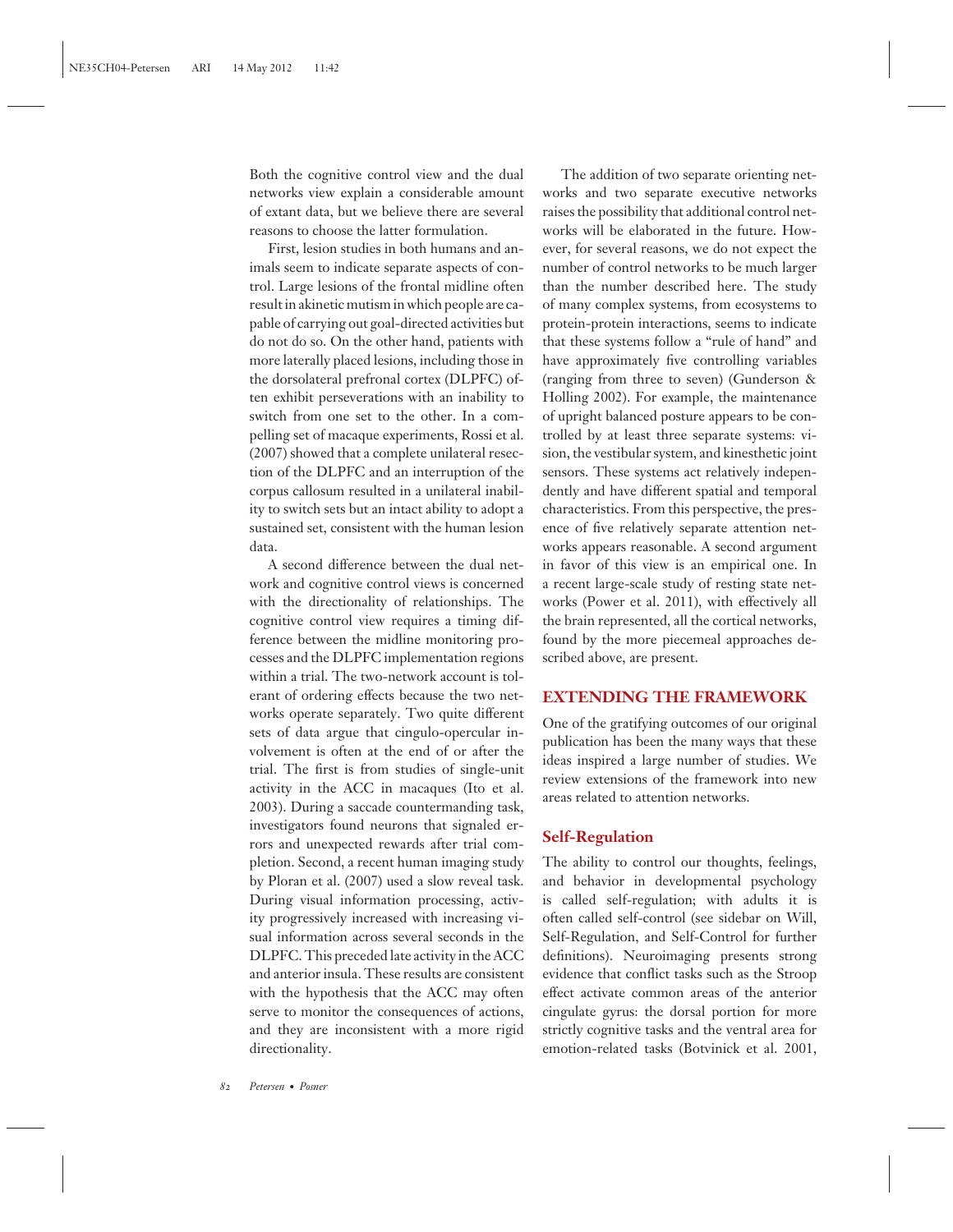# **WILL, SELF-REGULATION, AND SELF-CONTROL**

Several names have been applied to the voluntary control of emotion and cognition. During child development, these functions are often called self-regulation. This name provides a clear contrast to the regulation that occurs through the caregiver or other external sources. In adults, the same set of voluntary functions is frequently called self-control. Regulation may also occur through nonvoluntary means, for example, by fear or by the calming aspects of drugs or therapy. In all cases, self-control or self-regulation appears to be an ability to control reflexive or otherwise dominant responses to select less dominant ones.

Conflict tasks: The Stroop effect involves the conflict between the task of naming the color of ink of conflicting color names (e.g., the word GREEN presented in RED INK). The Stroop and other conflict-related tasks have been used to measure the ability to select the less dominant response. Because the classic Stroop effect requires reading, other conflict tasks such as spatial conflict, flanker conflict, and pictorial conflict have also been used. Imaging studies with adults suggest that the conflict in these tasks have a common anatomy (Fan et al. 2003a).

Anatomy: The use of imaging has provided some evidence of a common brain network that is involved in all these senses of control. This network includes anterior cingulate (Bush et al. 2000) and anterior insula (Dosenbach et al. 2007; Sridharan et al. 2007, 2008) and also includes areas of the prefrontal cortex when inhibition of dominant responses is a strong feature (Fan et al. 2003a). The common involvement of the anterior cingulate in attention and both emotion and cognitive control has provided one basis for the argument that the executive attention network is critical to these various functions. The brain activation of conflict-related tasks such as the Stroop has also been common to studies of attention and aspects of control.

Age: Self-regulation has been a concept used mainly in developmental psychology, whereas the terms cognitive control, self-control, and willpower are usually applied to adults. There appears to be no strict dividing line. A new finding is the important role of the orienting system in providing some of the control in infants and in young children (Posner et al. 2012, Rothbart et al. 2011). Even in adults, no doubt orienting to new sensory stimuli or thoughts can be a self-control mechanism.

Future: The much broader term executive function is applied in psychology to selfcontrol as well as the ability to solve problems, shift tasks, plan ahead, and implement goals. Although conflict resolution has been studied widely with normals, the anatomy of other functions remains to be thoroughly explored.

Bush et al. 2000). Although the cingulate anatomy is much more complex, the division into cognitive and emotion-related areas has been supported by more detailed anatomical studies (Beckmann et al. 2009).

Support for the voluntary exercise of selfregulation comes from studies that examine either the instruction to control affect or the connections involved in the exercise of that control. For example, the instruction to avoid arousal during processing of erotic events (Beauregard et al. 2001) or to ward off emotion when looking at negative pictures (Ochsner et al. 2002) produces a locus of activation in midfrontal and cingulate areas. If people are required to select an input modality, the cingulate shows functional connectivity to the selected sensory system (Crottaz-Herbette & Menon 2006) and in emotional tasks to limbic areas (Etkin et al. 2006).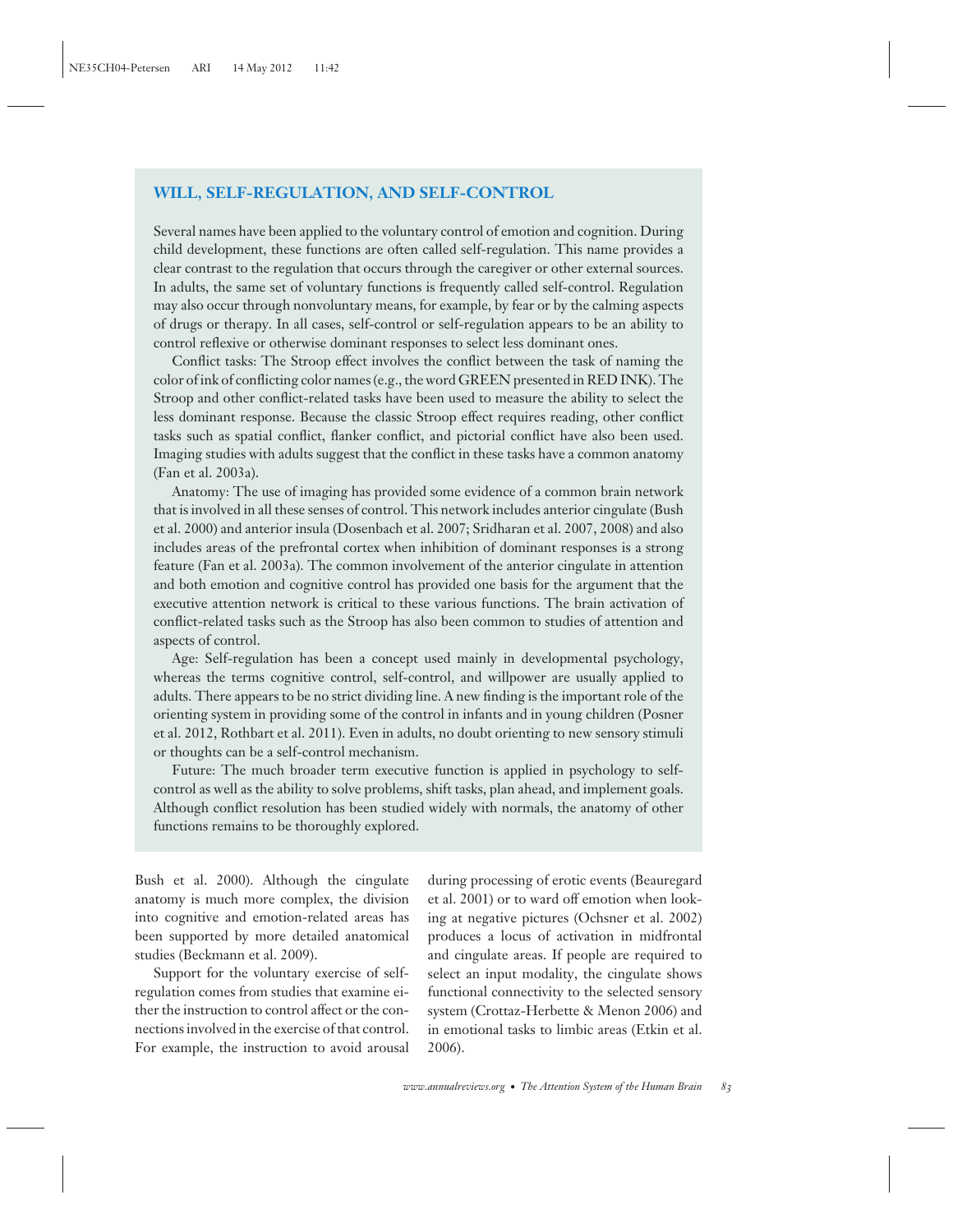Both behavioral and resting state functional data suggest substantial development of the executive attention network between infancy and childhood. A study of error detection in sevenmonth-old infants and adults (Berger et al. 2006) shows that both ages use the anterior cingulate area, but the usual slowing following an error does not seem present until about three years of age (Jones et al. 2003). We recently proposed (Posner et al. 2012, Rothbart et al. 2011) that during infancy control systems depend primarily on the orienting network as described previously. During later childhood and into adulthood, the time to resolve conflict correlated with parent reports of their child's ability to control his or her behavior (effortful control, EC) (Posner & Rothbart 2007, Rothbart et al. 2011). The correlation between conflict scores and parent reports of EC form one basis for the association between self-regulation and executive attention. EC is also related to the empathy that children show toward others and their ability to delay an action as well as to avoid such behaviors as lying or cheating when given the opportunity. High levels of EC and the ability to resolve conflict are related to fewer antisocial behaviors in adolescents (Rothbart 2011). These findings show that self-regulation is a psychological function crucial for child socialization, and they suggest that it can also be studied in terms of specific anatomical areas and their connections by examining the development of executive attention networks.

#### **Differences in Network Efficiency**

Although everyone has the attention networks described above, there are also individual differences in the efficiency of all brain networks. The Attention Network Test (ANT) has been used to examine the efficiency of attention networks (Fan et al. 2002). The task requires the person to press one key if the central arrow points to the left and another if it points to the right. Conflict is introduced by having flankers surrounding the target pointing in either the same (congruent) or opposite

(incongruent) direction as the target. Cues presented prior to the target provide information on where or when the target will occur. There are strong individual differences in each attention network and there are surprisingly low correlations between these network scores (Fan et al. 2002), although the networks interact in more complex tasks and in everyday life (Fan et al. 2009).

Normal functions including attention are undoubtedly influenced by many genes in complex interaction with epigenetic and environmental factors. Most studies have involved various pathologies and have not centered on common human functions; hence relatively little is known about the full range of genes involved in attention networks. One strategy would be to use emerging genomic and epigenomic technologies to carry out studies of large cohorts using various attention tasks as phenotypes to determine genes that relate to performance differences. A more limited approach, based on what is known about attention networks, takes advantage of the association between different neuromodulators and attention networks to examine specific genetic alleles (e.g., related to dopamine) to examine individual performance on the appropriate network (see Green et al. 2008 for review). As one example, the ANT has been used to examine individual differences in the efficiency of executive attention. A number of polymorphisms in dopamine and serotonin genes have been associated specifically with the scores on executive attention (Green et al. 2008). This work is still just getting started, and reports are conflicting. One reason for the conflict may be that genetic variations are also influenced by environmental factors.

Genetic modulation by environmental factors is perhaps clearest for the dopamine 4 receptor gene (DRD4), which has been associated with the executive network in adult imaging studies (Fan et al. 2003b). Data at 18–20 months showed that quality of parenting interacted with the 7 repeat allele of the DRD4 gene to influence the temperamental dimensions of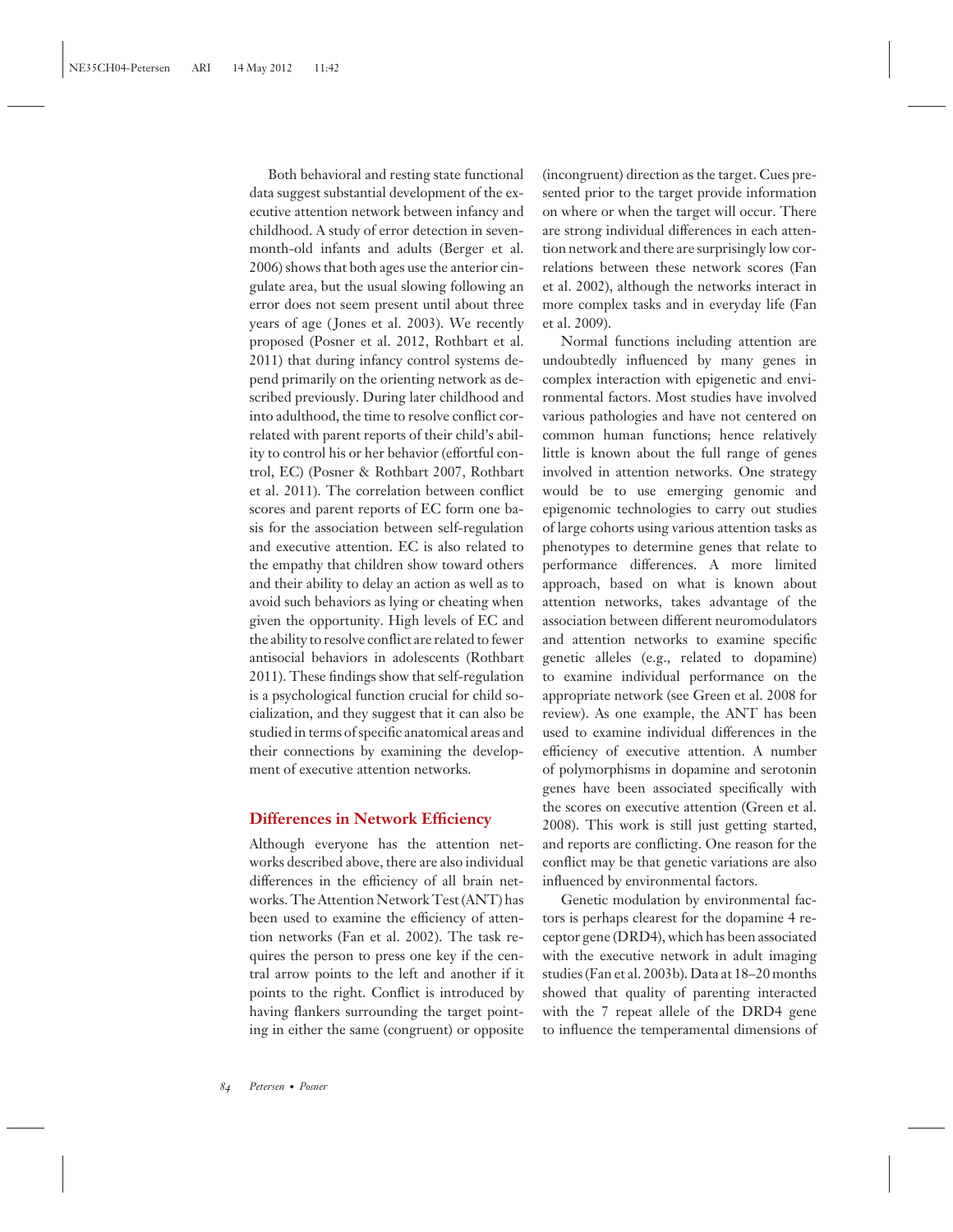impulsivity, high-intensity pleasure and activity level, and all components of sensation seeking (Sheese et al. 2007). Parenting made a strong difference for children with the 7 repeat allele in moderating sensation seeking but not for those children without this allele. At 3–4 years of age, the DRD4 gene interaction with parenting was related to children's EC, suggesting that executive attention may be the mechanism for this interaction. One study found that only those children with the 7-repeat of the DRD4 showed the influence of a parent training intervention (Bakermans-Kranenburg et al. 2008), suggesting that the presence of the DRD4 7 repeat allele may make the child more susceptible to environmental influences (Bakermans-Kranenburg & Van IJzendoorn 2011, Belsky & Pluess 2009, Sheese et al. 2007). This joint influence of environment and genetics seems to continue into adulthood (Larsen et al. 2010).

### **Training**

Because parenting and other cultural factors interact with genes to influence behavior, it should be possible to develop specific training methods that can be used to influence underlying brain networks. Two forms of training methods have been used in the literature. One involves practice of a particular attention network. Several such attention training studies have shown improved executive attention function and produced changes in attention-related brain areas (Klingberg 2011, Rueda et al. 2005). The practice of a form of meditation has been used to change the brain state in a way that improves attention, reduces stress, and also improves functional connectivity between the anterior cingulate and the striatum (Tang et al. 2007, 2009).

#### **Evolution**

The ACC is a phylogenetically old area of the brain. Comparative anatomical studies point to important differences in the evolution of cingulate connectivity between nonhuman

primates and humans. Anatomical studies show great expansion of white matter, which has increased more in recent evolution than has the neocortex itself (Zilles 2005). One type of projection cell called a Von Economo neuron is found only in higher apes and a few other social species, but they are most common in humans. In the human brain, the Von Economo neurons are found only in the anterior cingulate and a related area of the anterior insula (Allman et al. 2005). This neuron is likely important in communication between the cingulate and other brain areas. The two brain areas in which Von Economo neurons are found (cingulate and anterior insula) are also shown to be in close communication during the resting state (Dosenbach et al. 2007). It is not clear, however, if the distribution of Von Economo neurons and the cingulo-opercular network are overlapping or closely juxtaposed (Power et al. 2011). Some evidence indicates that the frequency of this type of neuron increases in human development between infancy and later childhood (Allman et al. 2005). These neurons may provide the rapid and efficient connectivity needed for executive control and may help explain why self-regulation in adult humans can be so much stronger than in other organisms.

### **FUTURE**

It has been exciting for us to see the expansion of work on networks of attention over the past 20 years. We now have the opportunity to go from genes to cells, networks, and behavior and to examine how these relationships change from infancy to old age. In development, the number of active control systems increases and their influence changes.

Although much has been learned, many questions remain unanswered. We are hopeful that the study of attention will continue to provide greater understanding of how control develops typically and in pathology (Posner 2012a, Posner et al. 2011) and will provide promising leads for translating basic research into interventions to aid children and families.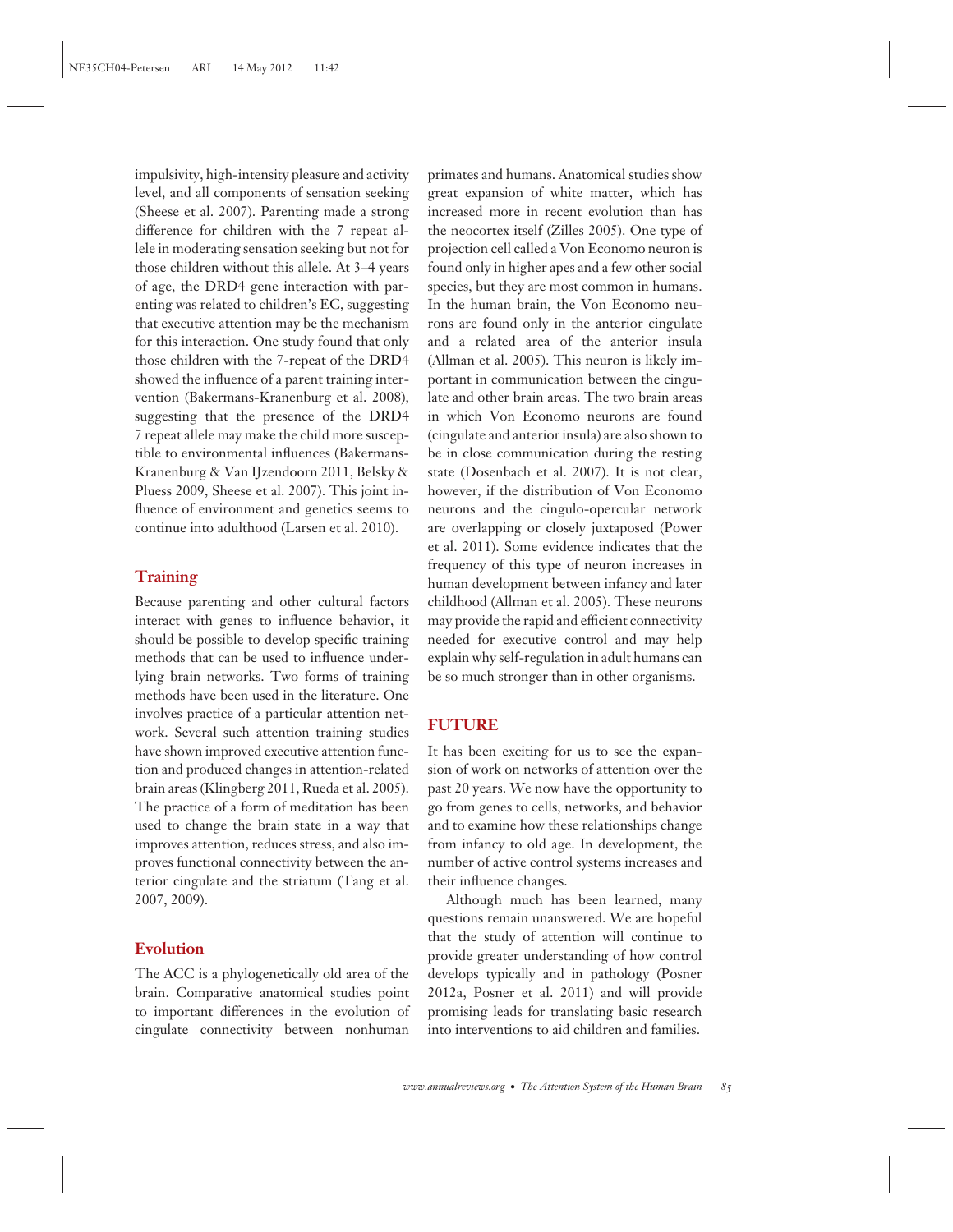## **DISCLOSURE STATEMENT**

The authors are not aware of any affiliations, memberships, funding, or financial holdings that might be perceived as affecting the objectivity of this review.

#### **ACKNOWLEDGMENTS**

This article was supported in part by grant HD060563 to Georgia State University subcontracted to the University of Oregon. Prof. Mary K. Rothbart made important contributions to the research and writing of this review. This article was also supported by NIH grants NS32797 and 61144 and the McDonnell Foundation.

#### **LITERATURE CITED**

- Allman JM, Watson KK, Tetreault NA, Hakeem AY. 2005. Intuition and autism: a possible role for Von Economo neurons. *Trends Cogn. Sci.* 9:367–73
- Armstrong KM, Chang MH, Moore T. 2009. Selection and maintenance of spatial information by frontal eye field neurons. *J. Neurosci.* 29:15621–29
- Aston-Jones G, Cohen JD. 2005. An integrative theory of locus coeruleus-norepinephrine function: adaptive gain and optimal performance. *Annu. Rev. Neurosci.* 28:403–50
- Bakermans-Kranenburg MJ, Van IJzendoorn MH. 2011. Differential susceptibility to rearing environment depending on dopamine-related genes: new evidence and a meta-analysis. *Dev. Psychopathol.* 23:39–52
- Bakermans-Kranenburg MJ, Van IJzendoorn MH, Pijlman FT, Mesman J, Juffer F. 2008. Experimental evidence for differential susceptibility: dopamine D4 receptor polymorphism (DRD4 VNTR) moderates intervention effects on toddlers' externalizing behavior in a randomized controlled trial. *Dev. Psychol.* 44:293–300
- Beane M, Marrocco RT. 2004. Norepinephrine and acetylcholine mediation of the components of reflexive attention: implications for attention deficit disorders. *Prog. Neurobiol.* 74:167–81
- Beauregard M, Lévesque J, Bourgouin P. 2001. Neural correlates of conscious self-regulation of emotion. *J. Neurosci.* 21:RC165
- Beckmann M, Johansen-Berg H, Rushworth MFS. 2009. Connectivity-based parcellation of human cingulate cortex and its relation to functional specialization. *J. Neurosci.* 29:1175–90
- Belsky J, Pluess M. 2009. Beyond diathesis stress: differential susceptibility to environmental influences. *Psychol. Bull.* 135:885–908
- Berger A, Tzur G, Posner MI. 2006. Infant brains detect arithmetic errors. *Proc. Natl. Acad. Sci. USA* 103:12649–53
- Botvinick MM, Braver TS, Barch DM, Carter CS, Cohen JD. 2001. Conflict monitoring and cognitive control. *Psychol. Rev.* 108:624–52
- Bush G, Luu P, Posner MI. 2000. Cognitive and emotional influences in anterior cingulate cortex. *Trends Cogn. Sci.* 4:215–22
- Carter CS, Krug MK. 2012. Dynamic cognitive control and frontal-cingulate interactions. See Posner 2012b, pp. 89–98
- Corbetta M, Akbudak E, Conturo TE, Snyder AZ, Ollinger JM, et al. 1998. A common network of functional areas for attention and eye movements. *Neuron* 21:761–73
- Corbetta M, Shulman GL. 2002. Control of goal-directed and stimulus-driven attention in the brain. *Nat. Rev. Neurosci.* 3:201–15
- Coull JT, Frith CD, Buchel C, Nobre AC. 2000. Orienting attention in time: behavioural and neuroanatomical distinction between exogenous and endogenous shifts. *Neuropsychologia* 38:808–19
- Crottaz-Herbette S, Menon V. 2006. Where and when the anterior cingulate cortex modulates attentional response: combined fMRI and ERP evidence. *J. Cogn. Neurosci.* 18:766–80
- Davidson MC, Marrocco RT. 2000. Local infusion of scopolamine into intraparietal cortex slows covert orienting in rhesus monkeys. *J. Neurophysiol.* 83:1536–49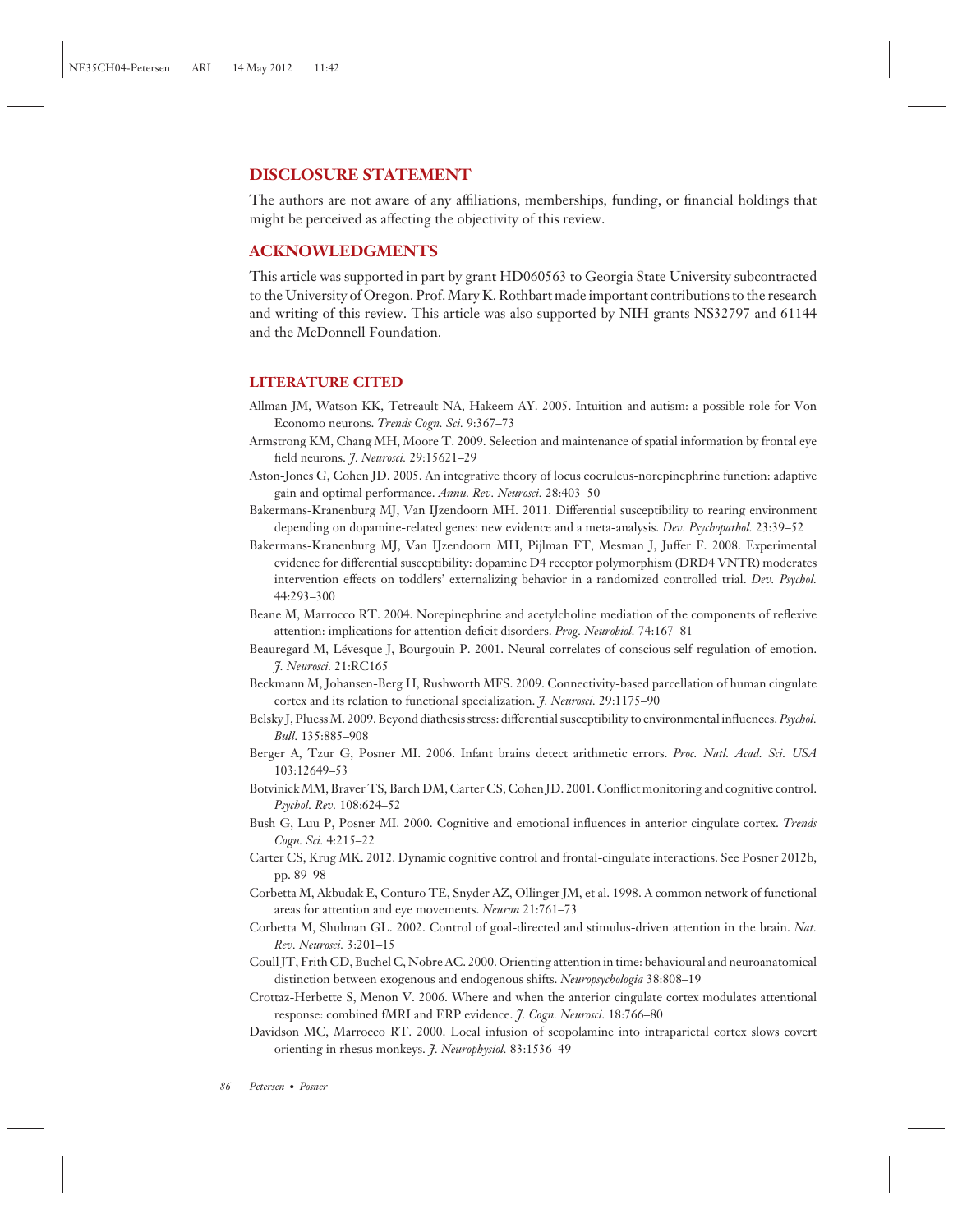- Dehaene S, Changeux JP. 2011. Experimental and theoretical approaches to conscious processing. *Neuron* 70:200–27
- Dehaene S, Posner MI, Tucker DM. 1994. Localization of a neural system for error detection and compensation. *Psychol. Sci.* 5:303–5
- Desimone R, Duncan J. 1995. Neural mechanisms of selective visual attention. *Annu. Rev. Neurosci.* 18:193–222
- Donaldson DI, Petersen SE, Ollinger JM, Buckner RL. 2001. Dissociating state and item components of recognition memory using fMRI. *Neuroimage* 13:129–42
- Dosenbach NUF, Fair DA, Cohen AL, Schlaggar BL, Petersen SE. 2008. A dual-networks architecture of top-down control. *Trends Cogn. Sci.* 12:99–105
- Dosenbach NUF, Fair DA, Miezin FM, Cohen AL, Wenger KK, et al. 2007. Distinct brain networks for adaptive and stable task control in humans. *Proc. Natl. Acad. Sci. USA* 104:11073–78
- Dosenbach NUF, Visscher KM, Palmer ED, Miezin FM, Wenger KK, et al. 2006. A core system for the implementation of task sets. *Neuron* 50:799–812
- Driver J, Eimer M, Macaluso E, van Velzen J. 2004. Neurobiology of human spatial attention: modulation, generation, and integration. See Kanwisher & Duncan 2004, pp. 267–300
- Duncan J. 1980. The locus of interference in the perception of simultaneous stimuli. *Psychol. Rev.* 87:272–300
- Eisenberger NI, Lieberman MD,Williams KD. 2003. Does rejection hurt? An FMRI study of social exclusion. *Science* 302:290–92
- Etkin A, Egner T, Peraza DM, Kandel ER, Hirsch J. 2006. Resolving emotional conflict: a role for the rostral anterior cingulate cortex in modulating activity in the amygdala. *Neuron* 51:871–82
- Everitt BJ, Robbins TW. 1997. Central cholinergic systems and cognition. *Annu. Rev. Psychol.* 48:649–84
- Fan J, Flombaum JI, McCandliss BD, Thomas KM, Posner MI. 2003a. Cognitive and brain consequences of conflict. *Neuroimage* 18:42–57
- Fan J, Fossella J, Sommer T, Wu Y, Posner MI. 2003b. Mapping the genetic variation of executive attention onto brain activity. *Proc. Natl. Acad. Sci. USA* 100:7406–11
- Fan J, Gu X, Guise KG, Liu X, Fossella J, et al. 2009. Testing the behavioral interaction and integration of attentional networks. *Brain Cogn.* 70:209–20
- Fan J, McCandliss BD, Fossella J, Flombaum JI, Posner MI. 2005. The activation of attentional networks. *Neuroimage* 26:471–79
- Fan J, McCandliss BD, Sommer T, Raz A, Posner MI. 2002. Testing the efficiency and independence of attentional networks. *J. Cogn. Neurosci.* 14:340–47
- Fernandez-Duque D, Posner MI. 1997. Relating the mechanisms of orienting and alerting. *Neuropsychologia* 35:477–86
- Fox MD, Snyder AZ, Barch DM, Gusnard DA, Raichle ME. 2005. Transient BOLD responses at block transitions. *Neuroimage* 28:956–66
- Green AE, Munafo MR, DeYoung CG, Fossella JA, Fan J, Gray JR. 2008. Using genetic data in cognitive neuroscience: from growing pains to genuine insights. *Nat. Rev. Neurosci.* 9:710–20
- Gunderson LH, Holling CS. 2002. *Panarchy: Understanding Transformations in Human and Natural Systems*. Washington, DC: Island
- Hampton AN, O'Doherty JP. 2007. Decoding the neural substrates of reward-related decision making with functional MRI. *Proc. Natl. Acad. Sci. USA* 104:1377–82
- Harter MR, Guido W. 1980. Attention to pattern orientation: negative cortical potentials, reaction time, and the selection process. *Electroencephalogr. Clin. Neurophysiol.* 49:461–75
- Hillyard SA, Di Russo F, Martinez A. 2004. The imaging of visual attention. See Kanwisher & Duncan 2004, pp. 381–90
- Hubbard EM, Piazza M, Pinel P, Dehaene S. 2005. Interactions between number and space in parietal cortex. *Nat. Rev. Neurosci.* 6:435–48
- Ito S, Stuphorn V, Brown JW, Schall JD. 2003. Performance monitoring by the anterior cingulate cortex during saccade countermanding. *Science* 302:120–22

Ivry R, Robertson LC. 1997. *Two Sides of Perception*. Cambridge, MA: MIT Press

Jones L, Rothbart MK, Posner MI. 2003. Development of inhibitory control in preschool children. *Dev. Sci.* 6:498–504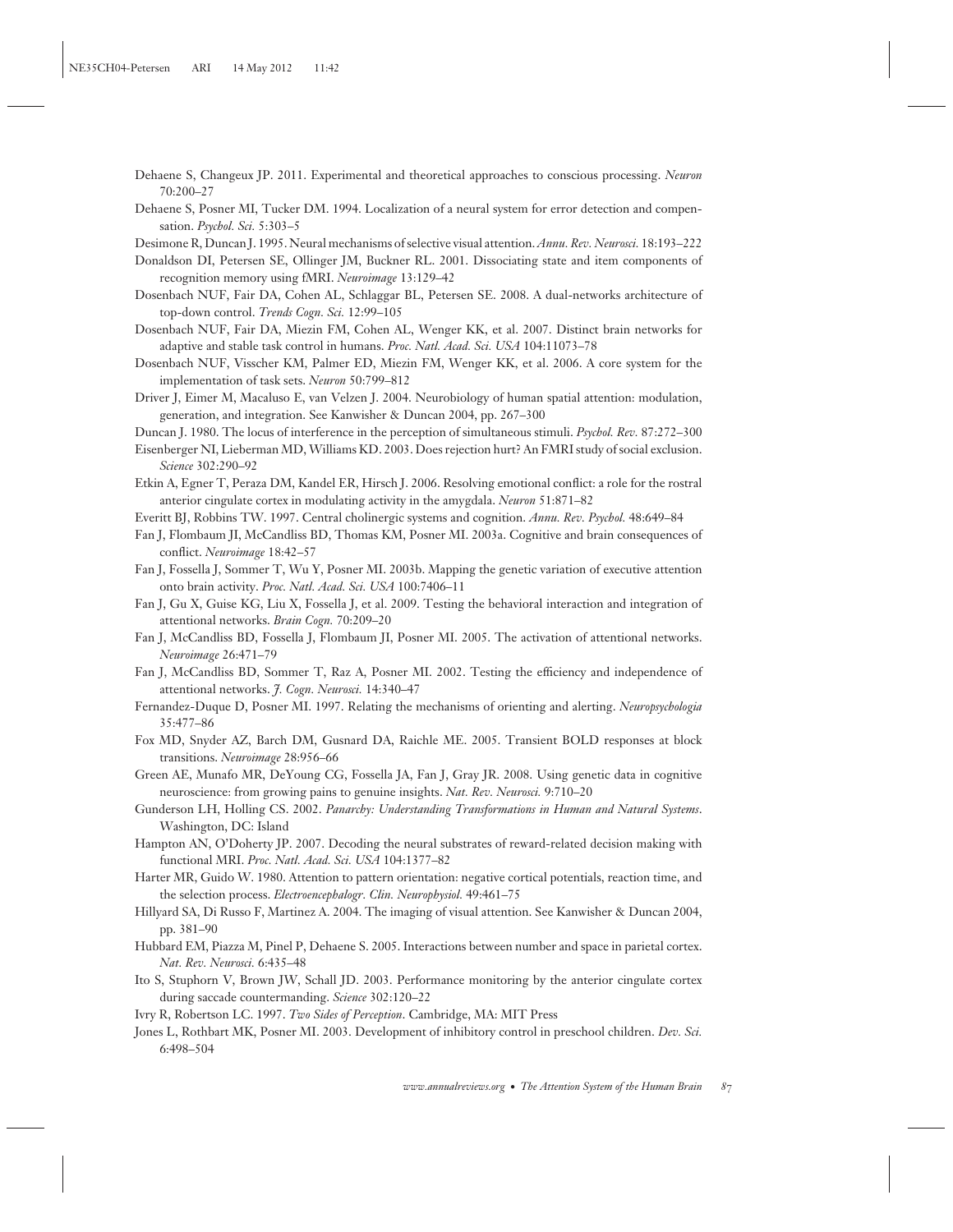- Kampe KK, Frith CD, Frith U. 2003. "Hey John": signals conveying communicative intention toward the self activate brain regions associated with "mentalizing," regardless of modality. *J. Neurosci.* 23:5258–63
- Kanwisher N, Duncan J, eds. 2004. *Attention and Performance XX: Functional Brain Imaging of Visual Cognition*. Oxford, UK: Oxford Univ. Press
- Klingberg T. 2012. Training working memory and attention. See Posner 2012b, pp. 475–86
- Konishi S, Donaldson DI, Buckner RL. 2001. Transient activation during block transition. *Neuroimage* 13:364– 74
- Larsen H, van der Zwaluw CS, Overbeek G, Granic I, Franke B, Engels RC. 2010. A variable-number-oftandem-repeats polymorphism in the dopamine D4 receptor gene affects social adaptation of alcohol use: investigation of a gene-environment interaction. *Psychol. Sci.* 21:1064–68
- Lindner A, Iyer A, Kagan I, Andersen RA. 2010. Human posterior parietal cortex plans where to reach and what to avoid. *J. Neurosci.* 30:11715–25
- Marrocco RT, Davidson MC. 1998. Neurochemistry of attention. In *The Attentive Brain*, ed. R Parasuraman, pp. 35–50. Cambridge, MA: MIT Press
- Morrison JH, Foote SL. 1986. Noradrenergic and serotoninergic innervation of cortical, thalamic and tectal visual structures in Old and New World monkeys. *J. Comp. Neurol.* 243:117–28
- Moruzzi G, Magoun HW. 1949. Brainstem reticular formation and activation of the EEG. *Electroencephalogr. Clin. Neurophysiol.* 1:455–73
- Nagai Y, Critchley HD, Featherstone E, Fenwick PB, Trimble MR, Dolan RJ. 2004. Brain activity relating to the contingent negative variation: an fMRI investigation. *Neuroimage* 21:1232–41
- Ochsner KN, Bunge SA, Gross JJ, Gabrieli JD. 2002. Rethinking feelings: an FMRI study of the cognitive regulation of emotion. *J. Cogn. Neurosci.* 14:1215–29
- Ploran EJ, Nelson SM, Velanova K, Donaldson DI, Petersen SE, Wheeler ME. 2007. Evidence accumulation and the moment of recognition: dissociating perceptual recognition processes using fMRI. *J. Neurosci.* 27:11912–24
- Posner MI. 1975. Psychobiology of attention. In *Handbook of Psychobiology*, ed. M Gazzaniga, C Blakemore, pp. 441–80. New York: Academic
- Posner MI. 2012a. *Attention in the Social World*. New York: Oxford Univ. Press
- Posner MI. 2012b. *Cognitive Neuroscience of Attention*. New York: Guilford
- Posner MI, Petersen SE. 1990. The attention system of the human brain. *Annu. Rev. Neurosci.* 13:25–42
- Posner MI, Rothbart MK. 2007. Research on attention networks as a model for the integration of psychological science. *Annu. Rev. Psychol.* 58:1–23
- Posner MI, Rothbart MK, Sheese BE, Voelker P. 2012. Control networks and neuromodulators of early development. *Dev. Psychol.* In press
- Power JD, Cohen AL, Nelson SM, Vogel AC, Church JA, et al. 2011. Functional network organization in the human brain. *Neuron* 72:665–78
- Rainville P, Duncan GH, Price DD, Carrier B, Bushnell MC. 1997. Pain affect encoded in human anterior cingulate but not somatosensory cortex. *Science* 277:968–71
- Rizzolatti G, Riggio L, Dascola I, Umilta C. 1987. Reorienting attention across the horizontal and vertical ´ meridians: evidence in favor of a premotor theory of attention. *Neuropsychologia* 25:31–40
- Rossi AF, Bichot NP, Desimone R, Ungerleider LG. 2007. Top down attentional deficits in macaques with lesions of lateral prefrontal cortex. *J. Neurosci.* 27:11306–14
- Rothbart MK. 2011. *Becoming Who We Are*. New York: Guilford
- Rothbart MK, Sheese BE, Rueda MR, Posner MI. 2011. Developing mechanisms of self-regulation in early life. *Emot. Rev.* 3:207–13
- Rueda MR, Rothbart MK, McCandliss BD, Saccomanno L, Posner MI. 2005. Training, maturation, and genetic influences on the development of executive attention. *Proc. Natl. Acad. Sci. USA* 102:14931–36

Schafer RJ, Moore T. 2007. Attention governs action in the primate frontal eye field. *Neuron* 56:541–51

- Sheese BE, Voelker PM, Rothbart MK, Posner MI. 2007. Parenting quality interacts with genetic variation in dopamine receptor D4 to influence temperament in early childhood. *Dev. Psychopathol.* 19:1039–46
- Shulman GL, Corbetta M. 2012. Two attentional networks: identification and function within a larger cognitive architecture. See Posner 2012b, pp. 113–27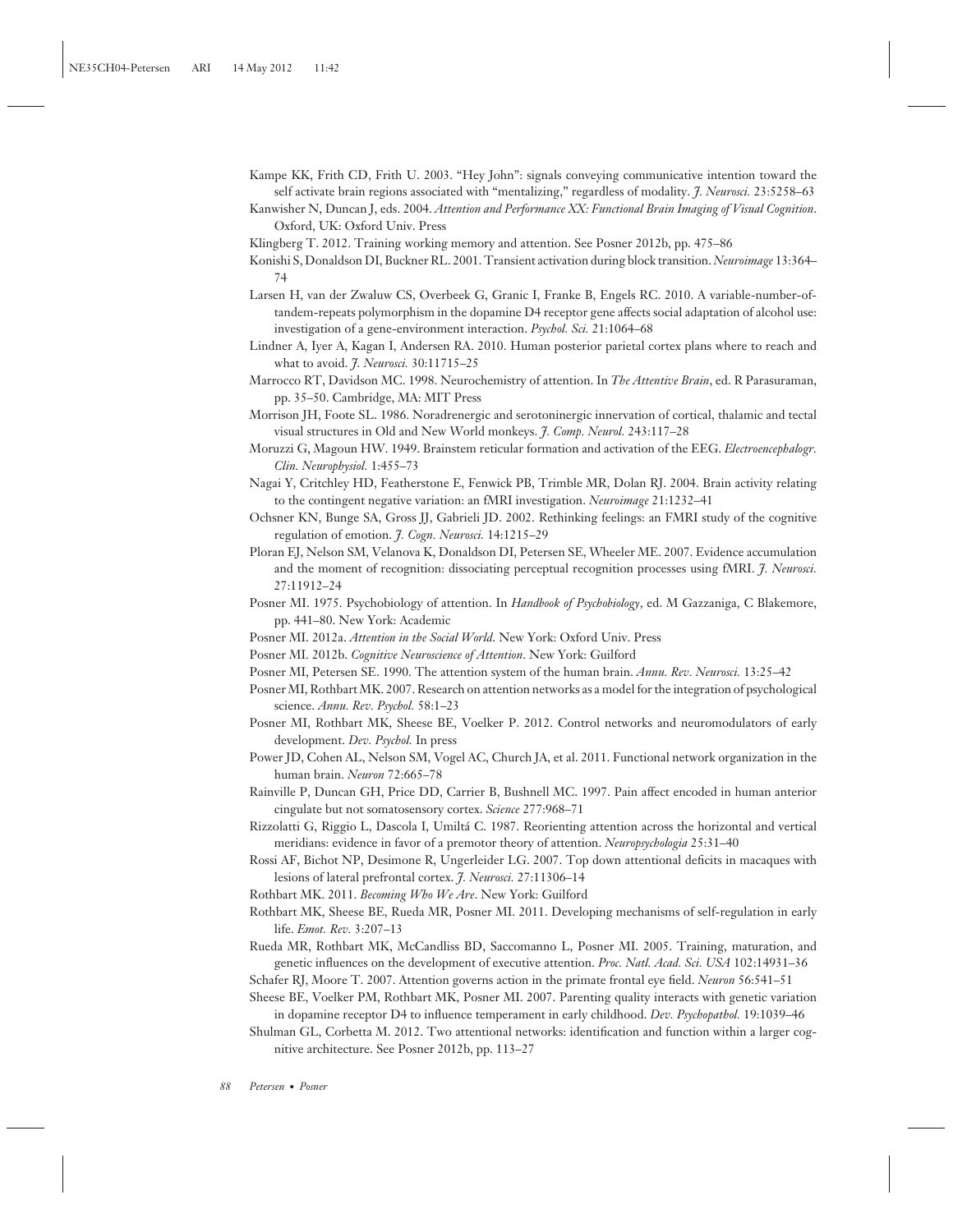- Sridharan D, Levitin DJ, Chafe CH, Berger J, Menon V. 2007. Neural dynamics of event segmentation in music: converging evidence for dissociable ventral and dorsal networks. *Neuron* 55:521–32
- Sridharan D, Levitin DJ, Menon V. 2008. A critical role for the right fronto-insular cortex in switching between central-executive and default-mode networks. *Proc. Natl. Acad. Sci. USA* 105:12569–74
- Stewart C, Burke S, Marrocco R. 2001. Cholinergic modulation of covert attention in the rat. *Psychopharmacology* 155:210–18
- Sturm W, Willmes K. 2001. On the functional neuroanatomy of intrinsic and phasic alertness. *Neuroimage* 14:S76–84
- Tang YY, Ma Y, Fan Y, Feng H, Wang J, et al. 2009. Central and autonomic nervous system interaction is altered by short-term meditation. *Proc. Natl. Acad. Sci. USA* 106:8865–70
- Tang YY, Ma Y, Wang J, Fan Y, Feng S, et al. 2007. Short-term meditation training improves attention and self-regulation. *Proc. Natl. Acad. Sci. USA* 104:17152–56
- Thompson KG, Biscoe KL, Sato TR. 2005. Neuronal basis of covert spatial attention in the frontal eye field. *J. Neurosci.* 25:9479–87
- Voytko ML, Olton DS, Richardson RT, Gorman LK, Tobin JR, Price DL. 1994. Basal forebrain lesions in monkeys disrupt attention but not learning and memory. *J. Neurosci.* 14:167–86
- Walter G. 1964. The convergence and interaction of visual, auditory, and tactile responses in human nonspecific cortex. *Ann. N. Y. Acad. Sci.* 112:320–61
- Womelsdorf T, Schoffelen JM, Oostenveld R, Singer W, Desimone R, et al. 2007. Modulation of neuronal interactions through neuronal synchronization. *Science* 316:1609–12
- Wright RD, Ward LM. 2008. *Orienting of Attention*. Oxford/New York: Oxford Univ. Press
- Zilles K. 2005. Evolution of the human brain and comparative cyto- and receptor architecture. In *From Monkey Brain to Human Brain*, ed. S Dehaene, J-R Duhamel, MD Hauser, G Rizzolatti, pp. 41–56. Cambridge, MA: MIT Press/Bradford Books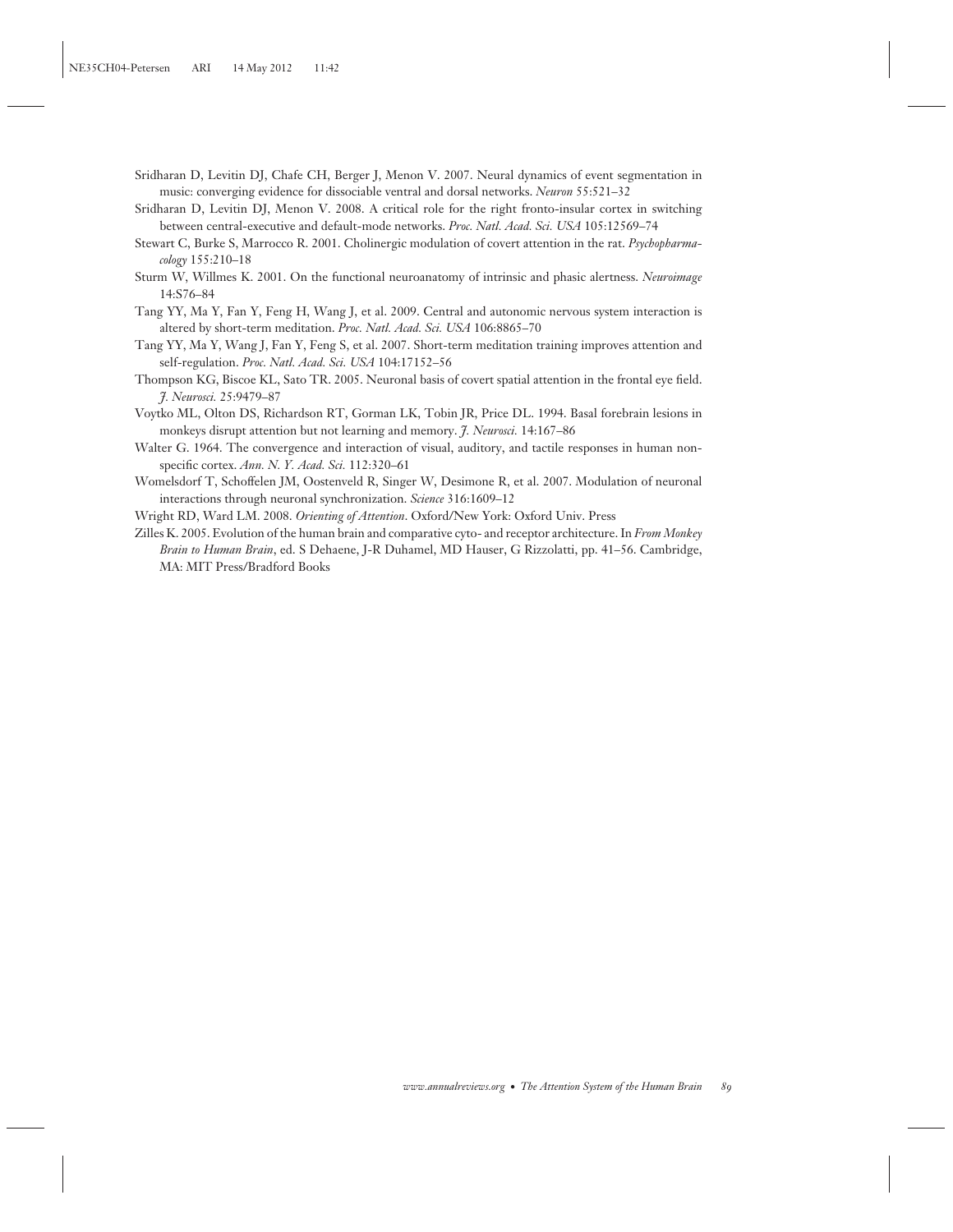# $\overline{\text{R}}$

# **Annual Review of Neuroscience**

# **Contents**

Volume 35, 2012